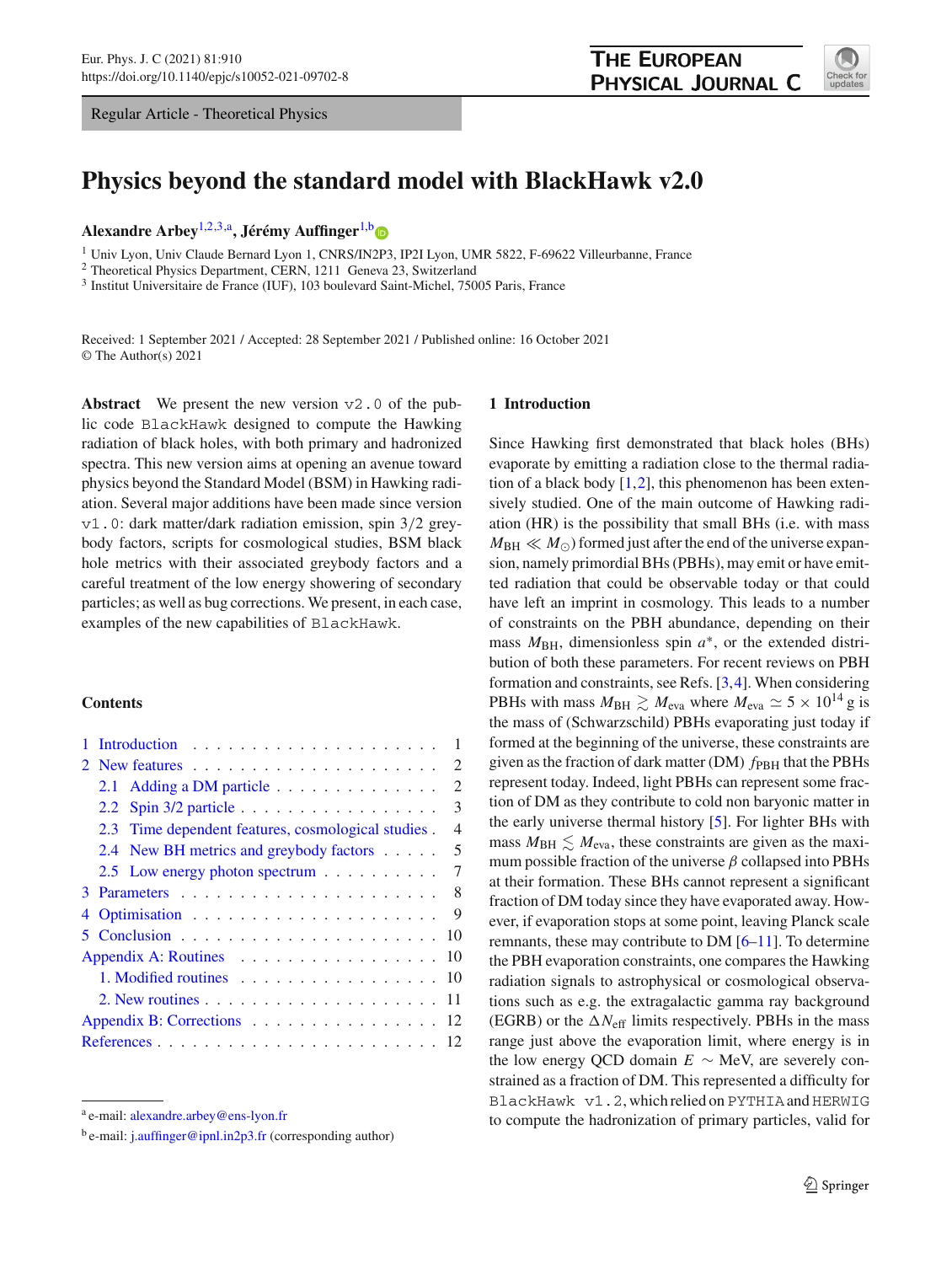$E \gtrsim$  GeV. There was a need for more careful treatment of this energy range, a work initiated by the study of Ref. [\[12](#page-11-9)]. Noteworthy, HR is a purely gravitational phenomenon. As such, BHs would radiate any dark sector particle on top of the Standard Model (SM) spectrum, such as supersymmetric states  $[13]$  $[13]$ , DM or dark radiation (DR)  $[14–24]$  $[14–24]$  – and the graviton [\[8](#page-11-12)[,19](#page-12-1)[,25](#page-12-2)[–29](#page-12-3)] (which contributes to DR).

It is thus of utmost importance to be able to predict precisely the HR spectra of SM and beyond SM (BSM) particles. A lot of analytical and numerical results exist in the literature for this purpose, the ones of [\[30](#page-12-4)[–33](#page-12-5)] being among the most cited. However, people use most of the time the high-energy limit for the greybody factors given in these papers, resulting in order-of-magnitude constraints. There was thus a need for an automatic program to compute the precise spectra for any BH mass and spin, with a wide choice of parameters that allow for any kind of HR study. This was the context of creation of the public code BlackHawk v1.0 [\[34\]](#page-12-6). Since its first release, the code has received some modifications and has reached version 1.2. The previous version of the manual can be found on the arXiv  $[34]$  (v2), while the code is publicly available on HEPForge:

## <https://blackhawk.hepforge.org/>

The code has been recently presented to the TOOLS 2020 conference [\[35](#page-12-7)]. BlackHawk is used by many groups from very different domains of astrophysics and cosmology to perform striking studies including, to the knowledge of the authors, evolution of BHs spin [\[36](#page-12-8)], EGRB constraints with extended mass distributions and spinning BHs [\[37\]](#page-12-9) or with higher dimensional Schwarzschild BHs [\[38](#page-12-10)], electron and positrons signals from the galaxy with the 511 keV line  $[39, 40]$  $[39, 40]$  $[39, 40]$ , current  $[41]$  or prospective  $[42]$  X-ray limits, neutrino constraints from Super-Kamiokande [\[40](#page-12-12)], JUNO [\[43\]](#page-12-15) or prospective neutrino detectors [\[44,](#page-12-16)[45\]](#page-12-17), gamma ray constraints from INTEGRAL [\[46\]](#page-12-18), COMPTEL with improved low-energy secondary particles treatment [\[12](#page-11-9)], prospective AMEGO instrument [\[12](#page-11-9),[47\]](#page-12-19), LHASSO [\[48](#page-12-20)] or fine modelisation of the Galaxy [\[49\]](#page-12-21), prediction of signals from Planet 9 within the PBH hypothesis [\[50](#page-12-22)], archival galactic center radio observations [\[51\]](#page-12-23), interstellar medium temperature in dwarf galaxies [\[52](#page-12-24)[–54\]](#page-12-25) or 21 cm measurements by EDGES with Schwarzschild [\[55\]](#page-12-26) or Kerr PBHs [\[56](#page-12-27)], Big Bang nucleosynthesis (BBN) [\[57](#page-12-28)], heat flow from a small BH captured in the Earth core [\[58\]](#page-12-29), warm DM from light Schwarzschild [\[22](#page-12-30)] and Kerr [\[23](#page-12-31)] PBHs, dark radiation from light spinning PBHs [\[23](#page-12-31)[,24](#page-12-0)], (extended) dark sector emission [\[13](#page-11-10)[,59](#page-13-0)], axion-like particle emission [\[60\]](#page-13-1), HR from extended BH metrics [\[61,](#page-13-2)[62\]](#page-13-3). While this release note was being written, the authors became aware of Refs. [\[63](#page-13-4)[,64\]](#page-13-5) which analyze the production of DM by PBH evaporation in the early universe; while these do not explicitly use the code BlackHawk, apart from the spin 2 greybody factors, they provide results com-

patible with those of BlackHawk with mostly the same spirit in the numerical part.

This paper is a release note of a new version of BlackHawk v2.0 that includes some primordial new features linked to the physics described above: dark sector emission, spin 3/2 greybody factors, BH remnants, BSM BH metrics, low energy hadronization; as well as bug corrections. It then completes the manual published in *European Physics Journal C* [\[34](#page-12-6)] and goes together with the updated version of the code available on the BlackHawk website mentioned above, and an updated version of the manual available on the arXiv [\[34\]](#page-12-6) (v3). All the installation and run procedures, as well as the complete set of parameters and routines are described in the latter, while we focus here on the new features only. It is organized as follows: in Sect. [2](#page-1-0) we describe the physics of the new features added to the code and illustrate them with examples of BlackHawk results, in Sect. [3](#page-7-0) we list the new input parameters, in Sect. [4](#page-8-0) we mention some improvements on the optimisation of the code and we conclude in Sect. [5.](#page-9-0) In the following, we use the natural system of units  $G = \hbar = c = k_B = 1$ .

## <span id="page-1-0"></span>**2 New features**

In this section, we describe the new features added to BlackHawk since the manual was published [\[34\]](#page-12-6) and we give examples of interesting new results. They have been grouped into distinct categories, even if the changes were made separately: addition of DM, spin 3/2 greybody factors, time dependent features for cosmological studies, greybody factors from new BH metrics, low energy hadronization. Most of these add-ons imply a modification of some parameters and routines, that are listed respectively in Sect. [3](#page-7-0) and "Appendix A".

#### <span id="page-1-1"></span>2.1 Adding a DM particle

A persistent question of the BlackHawk users was about the possibility of adding a (BSM) particle to the computed SM spectra. The procedure to implement this modification was described in the BlackHawk manual, but the authors found it very convenient to add this feature to the vanilla version of the code. This addition of a new particle was used in warm DM  $[22,23]$  $[22,23]$  $[22,23]$  and DR  $[24]$  $[24]$  studies where it allowed precision improvement compared to previous analytical approximations.

We need to understand what changes when a particle beyond the SM is Hawking radiated. In fact, as the process is purely gravitational and as the emission of individual particles is independent, any number of additional degrees of freedom can be added without changing the rest of the spectra. The only modification is at the level of the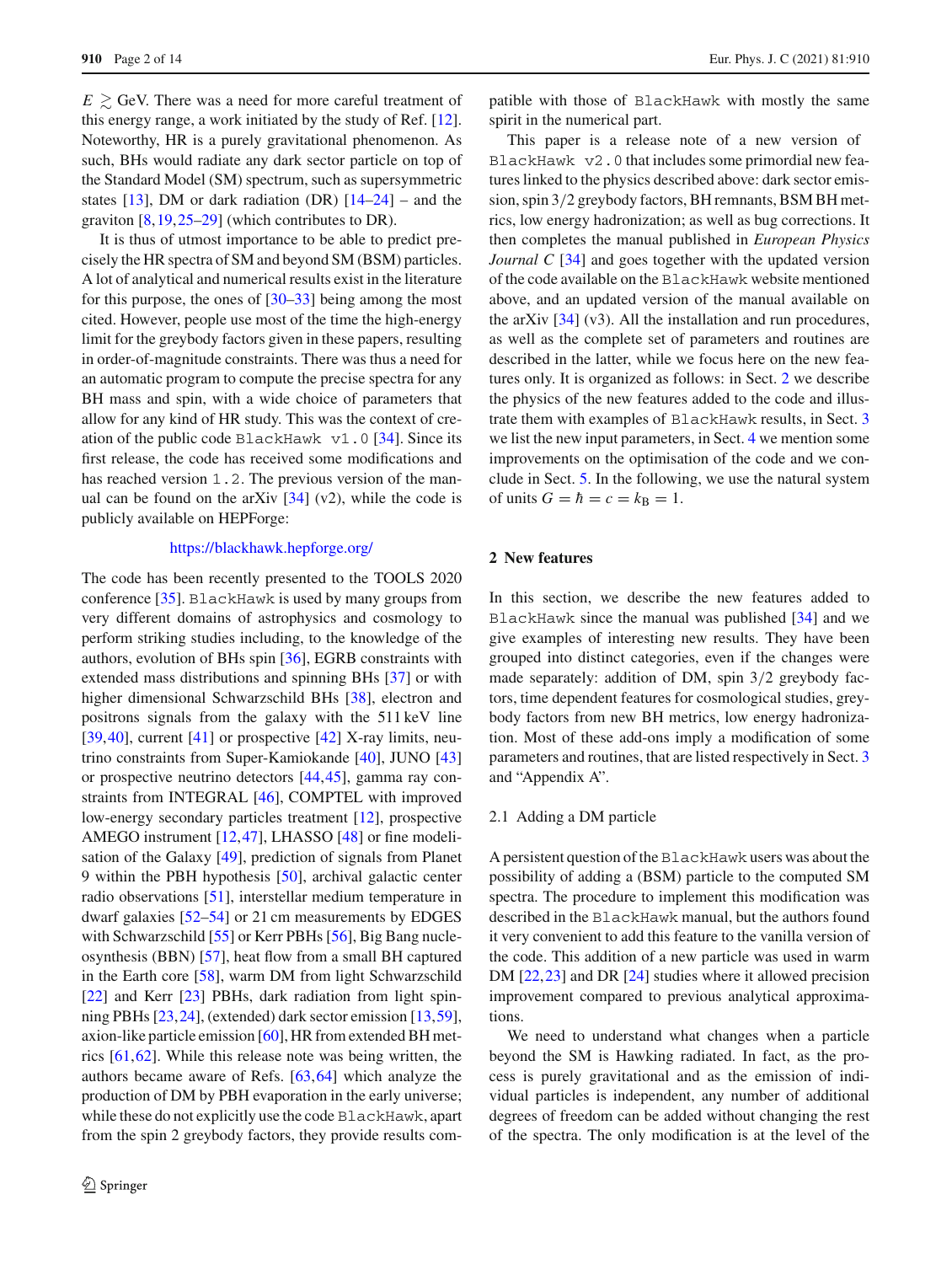BH lifetime. Indeed, in the integration over the total spectrum to obtain the mass and spin change of the BH, additional dofs provide additional contributions: the mass and spin loss rates are enhanced, thus the BH evaporates faster. When considering only one additional dof, as in  $[22-24]$  $[22-24]$ , the change in the lifetime is negligible, but it could be much higher with numerous additional dof as considered in [\[13\]](#page-11-10). In BlackHawk, this change has been taken into account in alternative  $f(M, a^*)$  and  $g(M, a^*)$  tables computed by an updated (and simplified) version of the script fM.c. Tables fM\_add\*.txt, fM\_add\*\_nograv.txt, gM\_add\*.txt and gM\_add\*\_nograv.txt are read instead of the usual fM.txt, fM\_nograv.txt, gM.txt and gM\_nograv.txt, for the addition of a single massless dof of spin  $*$ . The tables  $f(M, a^*)$  and  $g(M, a^*)$  have further been recomputed with increased precision. The greybody factor tables and fits necessary to recompute the *f*, *g* tables are also given in the code source. All these files are available in the folder:

#### /scripts/greybody\_scripts/fM

If the additional particle considered has a rest mass  $\mu$  that has to be taken into account, new tables must be computed using the fM.c script to limit the emission of this particle to the usual condition  $E > \mu$ . Finally, the primary spectrum output is modified by the addition of one column to the file instantaneous\_primary\_spectra.txt (program BlackHawk\_inst) or by a new file DM\_primary\_

spectrum.txt (program BlackHawk\_tot). The additional dof is assumed to have no interaction with the SM. Hence, there is no modification of the SM secondary spectra. If it were the case, the user would have to modify the routines computing the secondary spectra to implement any new branching ratio (e.g. DM decay into SM particles). We want to stress that within BlackHawk, the graviton is not considered as a BSM particle and is already treated separately since BlackHawk v1.0.

Table [1](#page-3-1) below shows the lifetime reduction when one adds a single massless (DM) dof to the SM. As expected, the relative change is small, and depends on the new particle spin, with a decreased impact as the spin increases for a Schwarzschild BH (spin  $a^* = 0$ ). On the contrary, when the BH is close to Kerr extremal (spin  $a^* = 0.9999$ ), higher spin new particles have a greater impact compared to the Schwarzschild case. The spin hierarchy of the impact of adding one dof is not inverted, as one could expect knowing that higher spin particles have a rate of emission much higher than lower spin particles for a close to extremal Kerr BH. The reason is that as the BH evolves, it loses its spin quite fast and behaves like a Schwarzschild BH for most of its lifetime [\[36\]](#page-12-8), where the low spin particles have the higher impact.

#### <span id="page-2-0"></span>2.2 Spin 3/2 particle

When doing DM and DR studies, it became obvious that particles with spin 3/2 may play a role [\[22](#page-12-30)[,23\]](#page-12-31). These particles could be motivated by e.g. supersymmetric extensions of the SM; one example is the gravitino, massive spin 3/2 superpartner of the graviton.

The Newman–Penrose form of the Rarita-Schwinger equation of motion for the massless spin 3/2 field in Kerr–Newman geometry, the corresponding radial Teukolsky equation, as well as the short range potential  $V_{3/2}(r(r^*))$ obtained following the Chandrasekhar transform of the Teukolsky equation are described in [\[65](#page-13-6)[–67](#page-13-7)]. We must then integrate the equation of motion of the spin 3/2 field from the BH horizon to spatial infinity

<span id="page-2-1"></span>
$$
\frac{\mathrm{d}^2 Z}{\mathrm{d}r^{*2}} + (E^2 - V_{3/2}(r(r^*)))Z = 0.
$$
 (1)

The greybody factor for some partial spin-weighted spherical harmonic *s*,*l* is given as the probability that the emitted particle reaches infinity, expressed in terms of the wave function amplitudes as

$$
\Gamma_s^l = \left| \frac{Z_{\infty}^{\text{out}}}{Z_{\text{hor.}}^{\text{out}}} \right|^2,\tag{2}
$$

where the superscript "out" refers the the outgoing part of the wave. For the moment, in BlackHawk, we have only implemented the Schwarzschild special case of the spin 3/2 Hawking radiation. The massive spin 3/2 particle can be treated as the other spins, by putting an artificial energy cutoff in the Hawking spectrum at the particle rest mass  $E > \mu$ .

We have computed the greybody factors thanks to a script similar to the ones used for spins 0, 1, 2 and 1/2 particles, in the Schwarzschild case. The Mathematica script for spin 3/2 is spin\_1.5.m; it has been added to the BlackHawk folder:

## /scripts/greybody\_scripts/greybody\_ factors

This script performs the integration of Eq. [\(1\)](#page-2-1) and tabulates the greybody factors summed over the spherical harmonics decomposition of the wave function. For details about this computation see the complete manual [\[34\]](#page-12-6). We advise to use as a "spatial infinity" boundary condition at least  $r^*_{\infty}/r_H >$  $300/x$ , where  $x \equiv E r<sub>S</sub>$  is the adimensioned energy, for good numerical convergence. This is particularly important for the low energy greybody factors. The script  $fM$ . c has also been updated as already developed in Sect. [2.1](#page-1-1) to include spin 3/2 emission in the BH lifetime computation.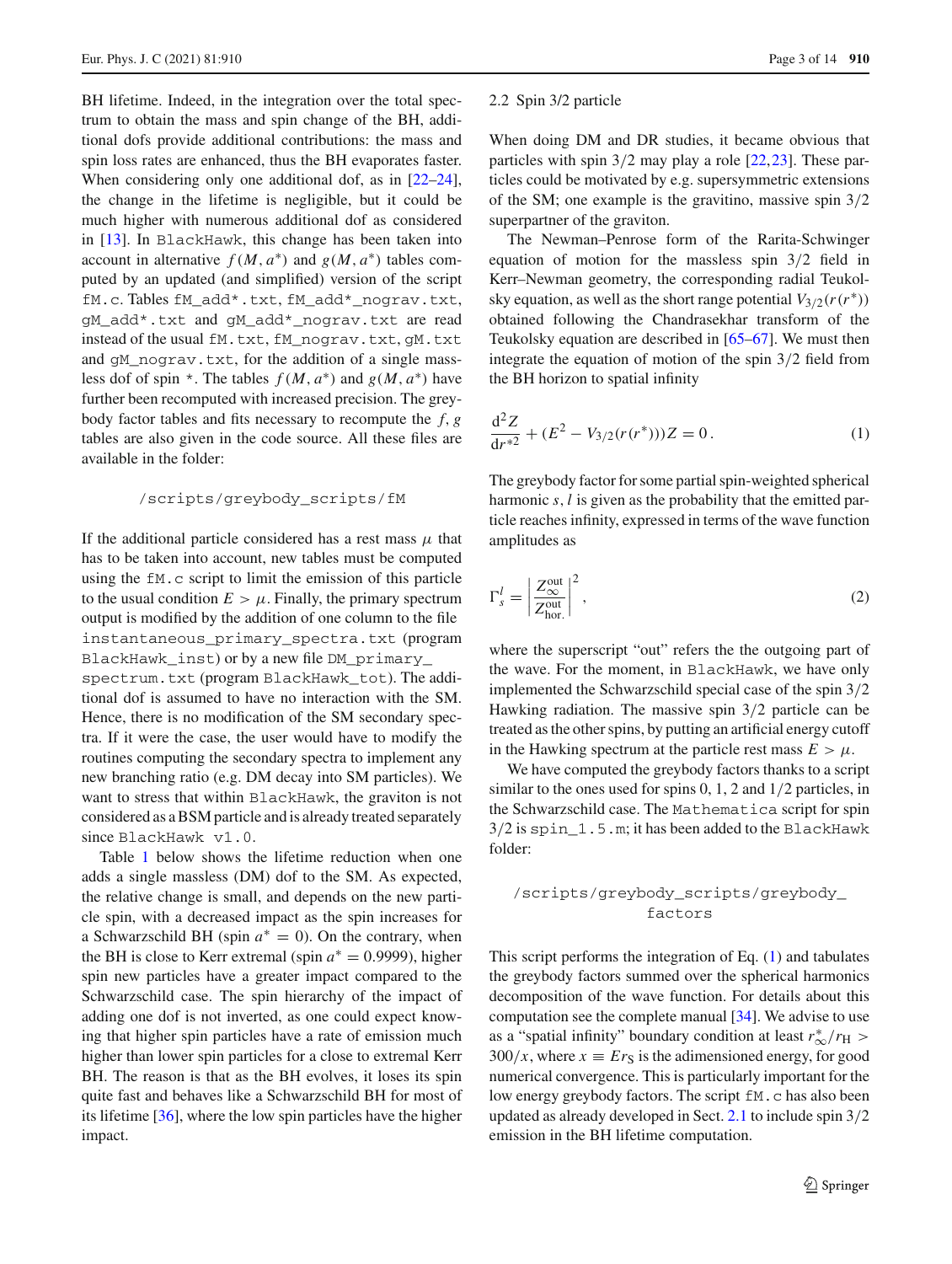<span id="page-3-1"></span>**Table 1** Table of the relative lifetime reduction of a  $M_{\rm BH} = 1$  g BH with spin *a*<sup>∗</sup> = {0, 0.9999}, with the addition of a single massless dof to the SM. The greybody factors of a spin 3/2 particle emitted by a Kerr BH have not yet been computed

*s* = 0 (%)  $s = 1/2$  (%)  $s = 1$  (%)  $s = 3/2$   $s = 2$  (%)  $a^* = 0$  1.73 0.96 0.39 0.07 0.06 *a*<sup>∗</sup> = 0.9999 1.43 0.93 0.51 Ø 0.70





<span id="page-3-2"></span>**Fig. 1** Hawking spectra of massless particles of spins 0 (solid blue), 1 (dashed green), 2 (dotted red) and 1/2 (dot-dashed purple) as well as the new spectrum of the massless spin 3/2 fermion (thick solid orange) for a Schwarzschild BH. Left: Full spectra in logarithmic scale, the black

vertical line represents the BH temperature. These spectra are shape invariant when changing the BH mass. Right: High energy oscillations of the cross-section, the black horizontal line represents the geometrical optics approximation

In Fig. [1](#page-3-2) (left panel) we show the Hawking radiation rate for all massless spins fields with a single dof

$$
Q_{s}(E, M_{\rm BH}) \equiv \frac{d^{2}N_{s}}{dt dE} = \frac{\Gamma_{s}}{e^{E/T_{\rm BH}} - (-1)^{2s}} ,
$$
 (3)

where *s* is the particle spin,  $T = 1/4\pi r_S$  is the Schwarzschild BH temperature and

$$
\Gamma_{s}(E, M_{\rm BH}) \equiv \sum_{l=0}^{+\infty} (2l+1) \Gamma_{s}^{l}(E, M_{\rm BH}), \qquad (4)
$$

where  $\Gamma_s^l$  is the greybody factor for angular momentum *l*, energy  $E$  and BH mass  $M_{BH}$ . In the same figure (right panel) we also show the high energy limit of the cross section for all spins

$$
\sigma_s \equiv \frac{\pi \Gamma_s}{E^2} \,, \tag{5}
$$

compared to the geometrical optics (GO) approximation [\[30\]](#page-12-4)

$$
\sigma_{\rm GO} \equiv \frac{27}{4} \pi r_{\rm S}^2 \,, \tag{6}
$$

where  $r_S \equiv 2M$  is the Schwarzschild horizon radius.

## <span id="page-3-0"></span>2.3 Time dependent features, cosmological studies

Several studies performed with BlackHawkconsider Hawking radiation through cosmological eras, e.g. the early universe before BBN [\[22](#page-12-30)[–24\]](#page-12-0). It can be relevant to consider not the full time-dependent spectrum of emitted particles, but only the stacked spectrum of those particles at some time after the BH evaporation. This quantity must be computed by taking the redshift into account. Indeed, particles emitted at the beginning of the BH evaporation see their energy diluted compared to those emitted at the end of the BH lifetime. We thus provide into BlackHawk a C script stack.c that performs this integration, with adjustable cosmology parameters such as the matter/radiation domination at the time of evaporation, the time of matter-radiation equality, *etc*. This script is available in the folder:

/scripts/cosmology\_scripts

and is accompanied by a README.txt file containing instructions. This kind of integration requires that we can extract the time steps of the BH evaporation precisely. It was not possible with the previous version of BlackHawk as only the absolute time was available in the output files, with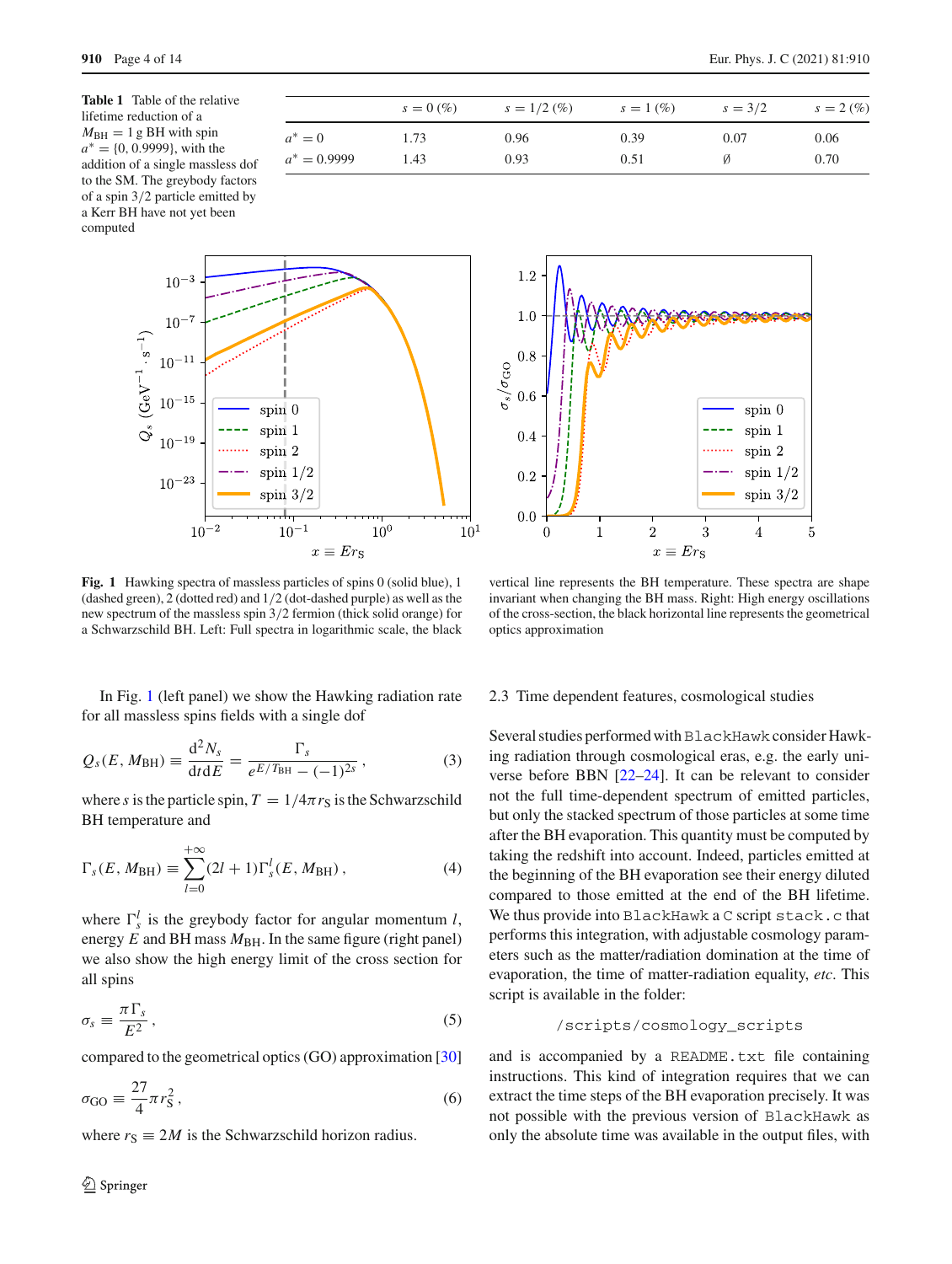a exponential precision of 5 digits. At the end of the BH evaporation, the time steps become so tiny that this precision is not sufficient to distinguish the time steps, making the integration procedure incomplete. Thus, we have added the output file dts.txt to the result set of a BlackHawk run which contains the explicit time steps on top of the absolute time. This file is read by the script stack.c.

The script computes the integrated spectrum  $\dot{Q}_i$  of particle  $i$  from BH formation  $t_{form}$  to total evaporation  $t_{eva}$ 

<span id="page-4-1"></span>
$$
\tilde{Q}_i(E) = \int_{t_{\text{form}}}^{t_{\text{eva}}}(1+z(t)) \frac{d^2 N_i}{dt dE} (t, (1+z(t))E) dt.
$$
 (7)

The redshift between running time *t* and the evaporation time *t*eva is taken into account to shift the energies as well as the BH distribution dilution. This results in the two factors  $1 + z(t)$ where the redshift as a function of time is given by

$$
1 + z_{RD}(t) = \left(\frac{t_{\text{eva}}}{t}\right)^{1/2}, \quad \text{or} \quad 1 + z_{MD}(t) = \left(\frac{t_{\text{eva}}}{t}\right)^{2/3},\tag{8}
$$

for radiation domination (RD) and matter domination (MD) respectively. The case of a mixed or alternate domination of radiation and matter could be straightforwardly implemented in the routine redshift() inside that script.

On top of that, it has become important to treat precisely the boundaries of integral [\(7\)](#page-4-1). This is why we have implemented in BlackHawk an explicit formula for the value of the BH formation time *t*form (see e.g. [\[3](#page-11-4),[22\]](#page-12-30))

<span id="page-4-3"></span>
$$
t_{\text{form}} = \frac{M_{\text{BH}}}{\gamma},\tag{9}
$$

where  $\gamma \simeq 0.2$  is the fraction of a Hubble sphere that collapses into a BH when the density perturbation re-enters the Hubble horizon. This formula is valid for BH formation during a radiation dominated era.

In Fig. [2](#page-4-2) we show the (massless) graviton spectrum of a Schwarzschild BH stacked over its lifetime considering RD or MD. The shape can be compared to the instantaneous (massless) spin 2 spectrum of Fig. [1](#page-3-2) (left panel).

On a related subject, multiple scenarios of quantum gravity predict that the evaporation of BHs stops at some mass greater than the Planck mass. What is left of the BHs, commonly denoted as BH relics or BH remnants, not to mix up with DM relics, does not evaporate and keeps a constant mass. If the BH was originally spinning or had an electric charge, it is possible that random fluctuations at the end of evaporation attribute a non-zero spin/charge to the remnant [\[68](#page-13-8)]. It is also possible that the usual HR paradigm breaks down at some mass scale above the Planck mass, where quantum effects are believed to be important, thus advocating for cautious treatment of the emission below this mass scale. These stable BH remnants, of a mass of the order of magnitude of or superior to the Planck mass, can constitute some fraction



<span id="page-4-2"></span>**Fig. 2** Stacked graviton spectrum emitted by a  $M_{\text{BH}} = 10^{-1}$  g Schwarzschild BH, in the case of radiation domination (RD, solid black) or matter domination (MD, dashed black)

of DM [\[6](#page-11-7)[–11\]](#page-11-8) (see however the new discussion started by [\[69](#page-13-9)]). As the remnant mass depends on the quantum gravity model, and in particular on the number of extra spatial dimensions [\[70](#page-13-10)], we are agnostic about it and leave it as a free parameter of the code. Apart from the particular case of  $M_{\text{remnant}} \leq M_{\text{BH}}$ , the BH lifetime and stacked spectra should not be perturbed much by the incomplete evaporation.

#### <span id="page-4-0"></span>2.4 New BH metrics and greybody factors

Constraints over the PBH fraction of DM are more and more stringent. Would an experiment detect a signal compatible with PBH Hawking radiation, this would constitute a test of the BH quantum behaviour close to the horizon complementary to the study of BH quantum normal modes during the ringdown phase after a merger (see e.g. [\[71\]](#page-13-11)). Then, one needs to know precisely what is the effect of exotic BH metrics on the HR signals. In that context, we have implemented greybody factors computed with different BH metrics in BlackHawk, namely higher dimensional BHs, charged (Reissner–Nordström) BHs and polymerized BHs. The first were already studied in [\[72\]](#page-13-12), and more recently Ref. [\[38\]](#page-12-10) added the higher dimensional greybody factors inside BlackHawk to re-evaluate the extragalactic gamma ray background constraints. Polymerized BHs are one example of a regular BH solution to the Einstein equations that exhibits a horizon with Hawking radiation. Hence, their HR signals, as well as those of other regular BH solutions, are of particular interest and are the subject of numerous recent studies (see e.g. [\[73](#page-13-13)[–77](#page-13-14)]). Some analytical and numerical results about HR from polymerized BHs were presented in [\[78](#page-13-15)[–82](#page-13-16)]. The literature on charged BHs is older as they are not astrophysically motivated [\[68](#page-13-8)]. We completed those results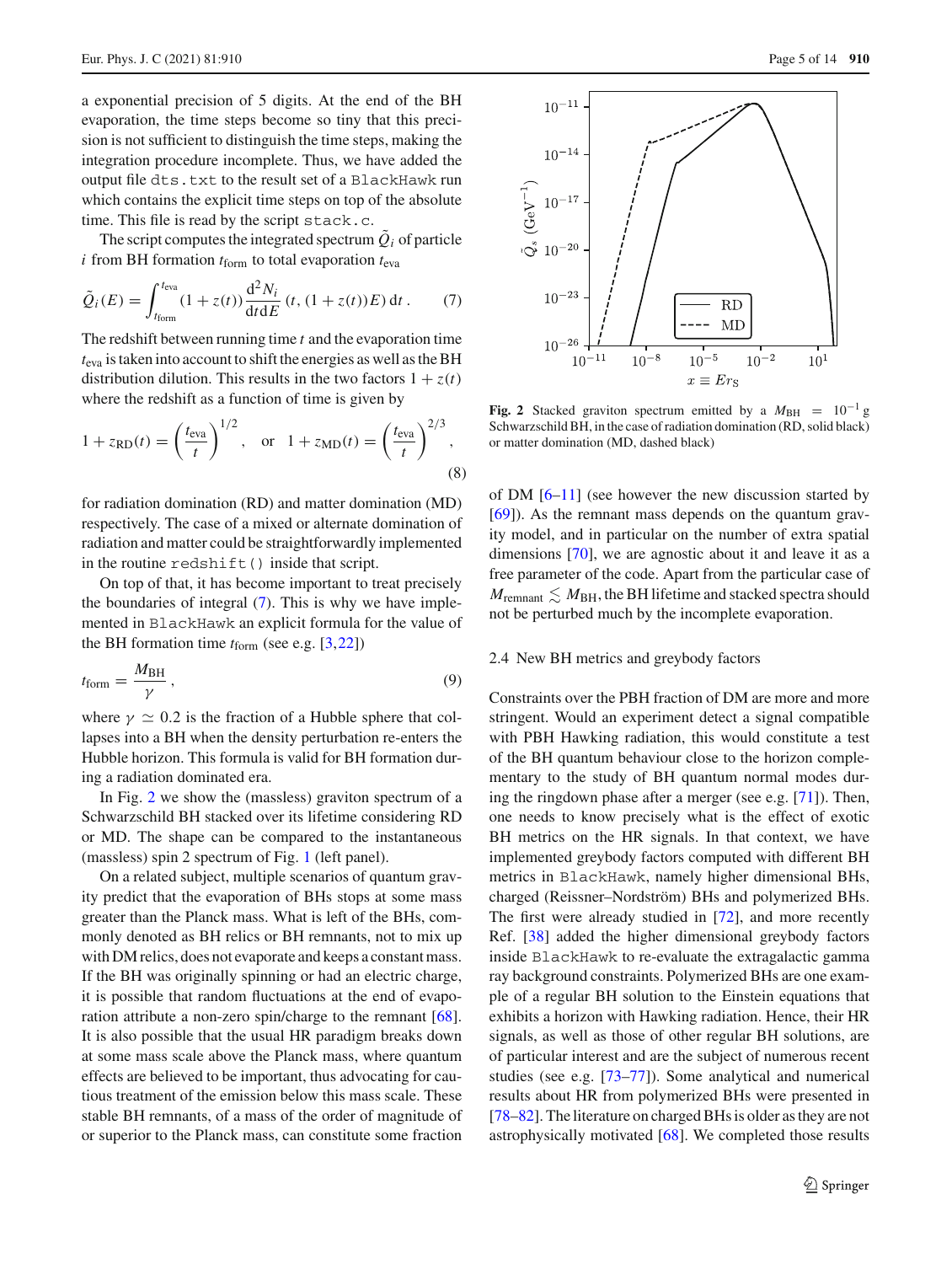$Q_s \, (GeV^{-1} \cdot s^{-1})$ 

 $10^{1}$ 

 $10^{-3}$ 

 $10^{-7}$ 

 $10^{-11}$ 

 $10^{-15}$ 

 $10^{-19}$ 

 $10^{-23}$ 

 $10^{-}$ 



 $10^{0}$ 

<span id="page-5-0"></span>**Fig. 3** Comparison of the HR of a massless spin 0 particle from a charged BH with charge  $Q = 0.985M$  (dashed blue), a higherdimensional BH with  $n = 6$  (dotted green) and a polymerized BH with  $\epsilon = 10^{-0.1}$  and  $a_0 = 0.11$  (dot-dashed red) to a Schwarzschild BH (solid black) of the same mass  $M_{\text{BH}}$ . The horizontal axis is labelled

 $10$ 

 $Q = 0.985M$  $= 6$  $\overline{n}$ 

 $10<sup>°</sup>$ 

 $x \equiv Er_H$ 

 $=10$ 

with a full analytical study of the HR by spherically symmetric BHs described by metrics of the type

$$
ds^{2} = -G(r)dt^{2} + \frac{1}{F(r)}dr^{2} + H(r)d\Omega^{2},
$$
\n(10)

which are a subset of Petrov type D metrics. In these metrics, the 4-dimensional angular part is  $d\Omega^2 = d\theta^2 + \sin(\theta) d\varphi^2$ . We derived the short range potentials  $V_s$  for the Schrödingerlike wave equation equivalent to the radial Teukolsky equation, for massless fields of spins 0, 1, 2 and 1/2 in Ref. [\[61](#page-13-2)]. We presented the Hawking radiation spectra in the companion paper [\[62](#page-13-3)]. In the literature, there existed a lot of results for *tr*-symmetric metrics of the common type

$$
F(r) = G(r) \equiv h(r)
$$
, and  $H(r) = r^2$ . (11)

Examples include higher dimensional BHs (emission on the brane), charged BHs, (A)dS BHs, *etc*. The general case where  $F(r) \neq G(r)$  received attention only recently when regular BH solutions of that kind were derived; we computed the greybody factors for polymerized BHs which are one physically motivated example within the loop quantum gravity (LQG) paradigm. The greybody factors for these metrics are computed in the same manner as the Kerr ones in the previous version of the code. The equations of motion of the massless fields of spins 0, 1, 2 and 1/2 (i.e. the Newman– Penrose equations) are separated into a radial and an angular part. The radial equation can then be transformed into a Schrödinger-like wave equation with a short range potential



 $x \equiv E r_H$  where  $r_H$  is the BH exterior horizon in the corresponding metric. Left: The full Hawking radiation spectra. The vertical lines denote the BH temperatures, with the same color and style correspondence as the curves. Right: The high energy cross section oscillations. The grey horizontal dashed line denotes the geometrical optics approximation

*Vs* depending on the particle spin and the metrics details

$$
\frac{\mathrm{d}^2 Z}{\mathrm{d}r^{*2}} + (E^2 - V_s(r^*))Z = 0.
$$
 (12)

Solving this equation numerically with planar wave boundary conditions gives access to the reflection and transmission coefficients, the latter being nothing but the greybody factor. Analytical results were obtained in the usual low and high energy limits. For more details about these metrics and their Hawking radiation, see Refs. [\[61](#page-13-2)[,62](#page-13-3)].

In Fig. [3,](#page-5-0) we show the full Hawking spectra for the massless (uncharged) spin 0 scalar in the case of a charged BH, a higher-dimensional BH, and a polymerized BH (left panel). In the same figure (right panel) we focus on the high energy oscillations of the cross-section.

Inside BlackHawk, these new metrics and their modified greybody factors and *f* Page factors are available through the parameters.txt file with the new parameter metric. The script  $fM.c$  has been modified to include the possibility of computing the function  $f(M, \epsilon, a_0)$  for polymerized BHs, for 11 values of  $\epsilon \in [0, 0.79]$  and  $a_0 = \{0, 0.11\}$ , and 11 values of  $\epsilon \in [1, 100]$  and  $a_0 = 0$ , where the modified Page factor is given by

$$
f(M_{\rm BH}, \epsilon) \equiv -M_{\rm BH}^2 \frac{dM_{\rm BH}}{dt}
$$
  
= 
$$
M^2 \int_0^{+\infty} \frac{E}{2\pi} \sum_i \sum_{\rm dof} \frac{\Gamma_i(E, M_{\rm BH}, \epsilon, a_0)}{e^{E/T_{\rm LQG}} - (-1)^{s_i}} dE,
$$
 (13)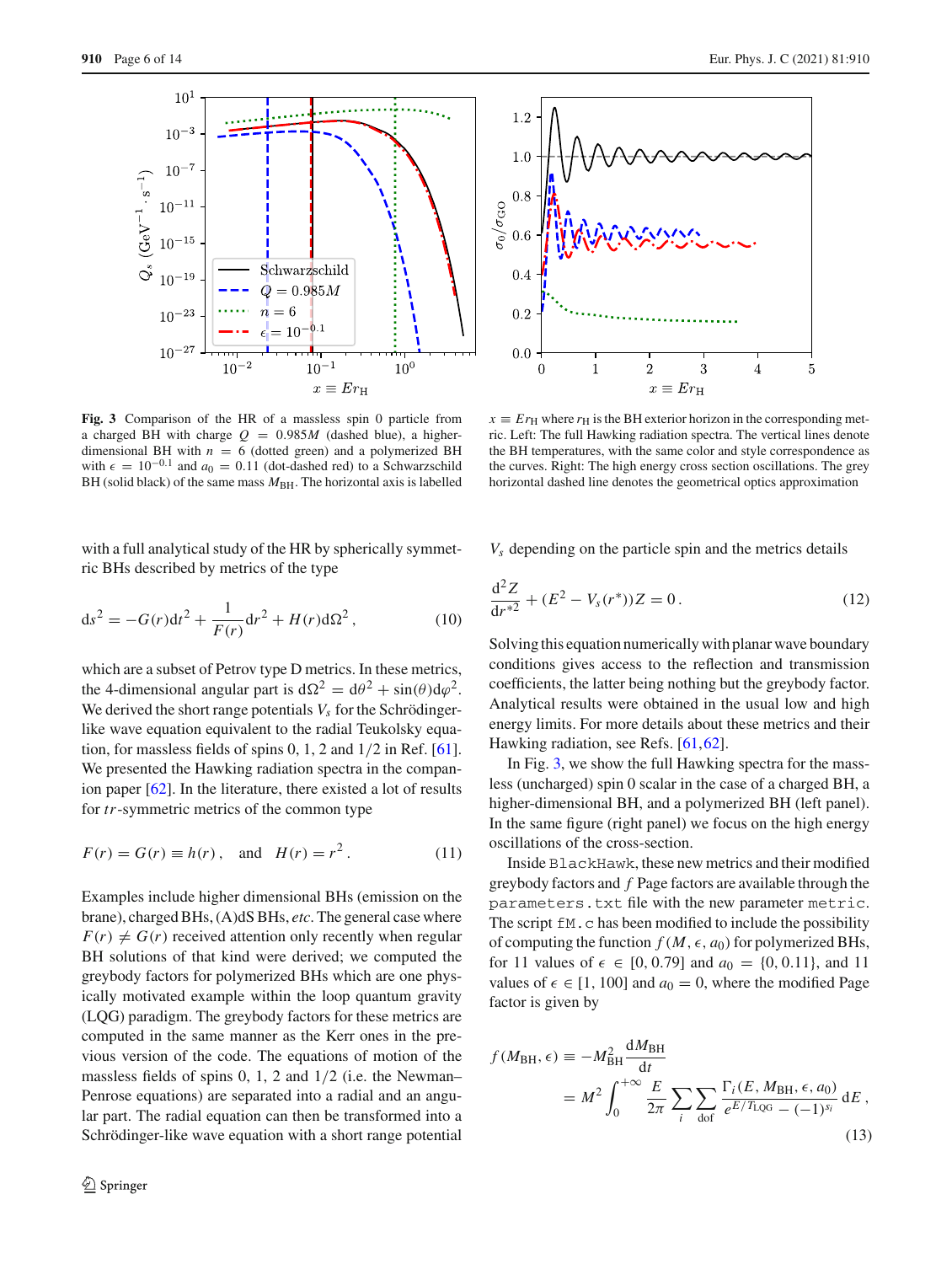where  $\Gamma_i(E, M_{\text{BH}}, \epsilon, a_0)$  is the modified greybody factor for the polymerized metrics with parameters  $\epsilon$  and  $a_0$ . Contrary to the Kerr case, where the BH spin *a*∗ evolves during evaporation, here  $\epsilon$  and  $a_0$  are purely constant. We want to stress a particular point: if the polymerized BH mass gets too small, namely if  $r_+(M, \epsilon)^2 \sim a_0$ , then the validity of the solution is yet to be investigated and we do not guarantee the reliability of the Hawking radiation results. The *f* tables have been computed with and without the graviton contribution and are stored in:

$$
/src / tables / fM\_tables / fM_LQG_* .txt
$$

On the same model, the greybody factors for the charged BH have been computed for 50 values of  $Q \in [0, 0.999]$  (*Q* is taken as positive, without loss of generality as the greybody factors are computed with neutral particles; the difference with charged particles is altogether of some percent [\[68](#page-13-8)]) and for the higher dimensional BH for up to 6 extra dimensions *n* ∈ {0, 1, 2, 3, 4, 5, 6} and *M*<sub>\*</sub> = 1, with in each case 200 values of  $x \equiv 2EM$  distributed with a new more balanced spread between low and high energies compared to the Kerr case. The Mathematica scripts used to compute them are available in the folders:

/scripts/greybody\_factors/charged/\*.m /scripts/greybody\_factors/LQG/\*.m /scripts/greybody\_factors/higher/\*.m

accompanied by Python scripts exploitation.py to produce the fitting tables for the high and low energy limits.

It is of course possible to mix the new metrics with DM contribution to the Hawking spectrum (in that case, the Page factor *f* must be recomputed for polymerized BHs) follow-ing the details of Sect. [2.1,](#page-1-1) at the exception of the spin  $3/2$ additional particle, for which the greybody factors have not been computed within the new metrics. Using the precise Hawking radiation rates for primordial black holes, Ref. [\[62\]](#page-13-3) derived the first ever constraints on polymerized primordial BHs as DM.

#### <span id="page-6-0"></span>2.5 Low energy photon spectrum

It was obvious during the development of BlackHawk that secondary spectra would cause a difficulty due to the limits in the theoretical and numerical tools at hand to determine the evolution of SM particles after having been Hawking radiated. In the first version of the code, we used the public particle physics codes PYTHIA [\[83\]](#page-13-17) and HERWIG [\[84\]](#page-13-18) to convolve the primary spectra with hadronization and decay branching ratios. These codes are designed to match the data of particle accelerators and thus their domain of validity corresponds to the energy range of these accelerators, something like  $\sim$  5 GeV to  $\sim$  10 TeV. We decided to extend this range to 100 TeV, meaning that there is no unknown physics

until there (the fundamental interactions are the same, there is no new (interacting) particle in this range). For higher and lower energies, we decided to extrapolate the branching ratios of PYTHIA and HERWIG, when the secondary particles were kinematically allowed. However this should break down at low energy. Indeed, as stated in [\[30](#page-12-4)[,31](#page-12-32)], the secondary spectra hypothesis is that primary SM particles are emitted at all energies if kinematically allowed ( $E > \mu$ ) where  $\mu$  is the particle rest mass), then these fundamental particles are hadronized or decayed. For example, a down quark with a mass of  $\simeq 4.7$  MeV can be emitted at an energy of *E* > 4.7 MeV. But as we know, quarks can not exist outside of bound states, and the lightest bound state is the neutral pion with  $\mu_{\pi^0} \simeq 135$  MeV. The questions is now: *are quarks of type q Hawking emitted between*  $E = \mu_q$  *and*  $E = \mu_{\pi^0}$ ? A question which has been reformulated elsewhere as: *what are the fundamental particles at some low energy E*? Indeed, we can argue that below some energy scale (typically the QCD scale), the fundamental degrees of freedom of the theory are the pions and not the individual quarks. Below the pion rest masses, there is no viable QCD degree of freedom, even if light quarks and gluons are kinematically allowed. That is the scheme chosen by [\[12](#page-11-9)] when deriving the secondary photon spectrum at low energy (below the QCD scale).

We thus modified BlackHawk such that it emits pions instead of single quarks if the user chooses so, with the new hadronization choice in the hadronization\_choice parameter. Then, we take back the development of [\[12\]](#page-11-9) on the behaviour of the particles at low energy and use the public Python code Hazma [\[85\]](#page-13-19) to evolve the primary particles. We restrict ourselves to the secondary photon and electron spectra (Hazma does not provide neutrino spectra), which is an improvement over [\[12\]](#page-11-9) which only considered secondary photons. Depending on the available energy, electrons, muons and pions can contribute to the secondary spectra, in addition to the primary photons and electrons. The contributions are:

- final state radiation (FSR): pairs of created opposite charge particles radiate photons, this concerns electrons, muons and charged pions;
- decays: single unstable particles decay into photons or electrons, this concerns muons, neutral and charged pions.

We follow [\[12](#page-11-9)] to compute the FSR photons thanks to the electroweak splitting functions [\[86](#page-13-20)] directly inside BlackHawk from the primary electron, muon and charged pions spectra. We also follow [\[12\]](#page-11-9) and use the public code Hazma [\[85\]](#page-13-19) to compute the low-energy pions and muon decay rates, which we have tabulated in:

/src/tables/hazma\_tables/photon.txt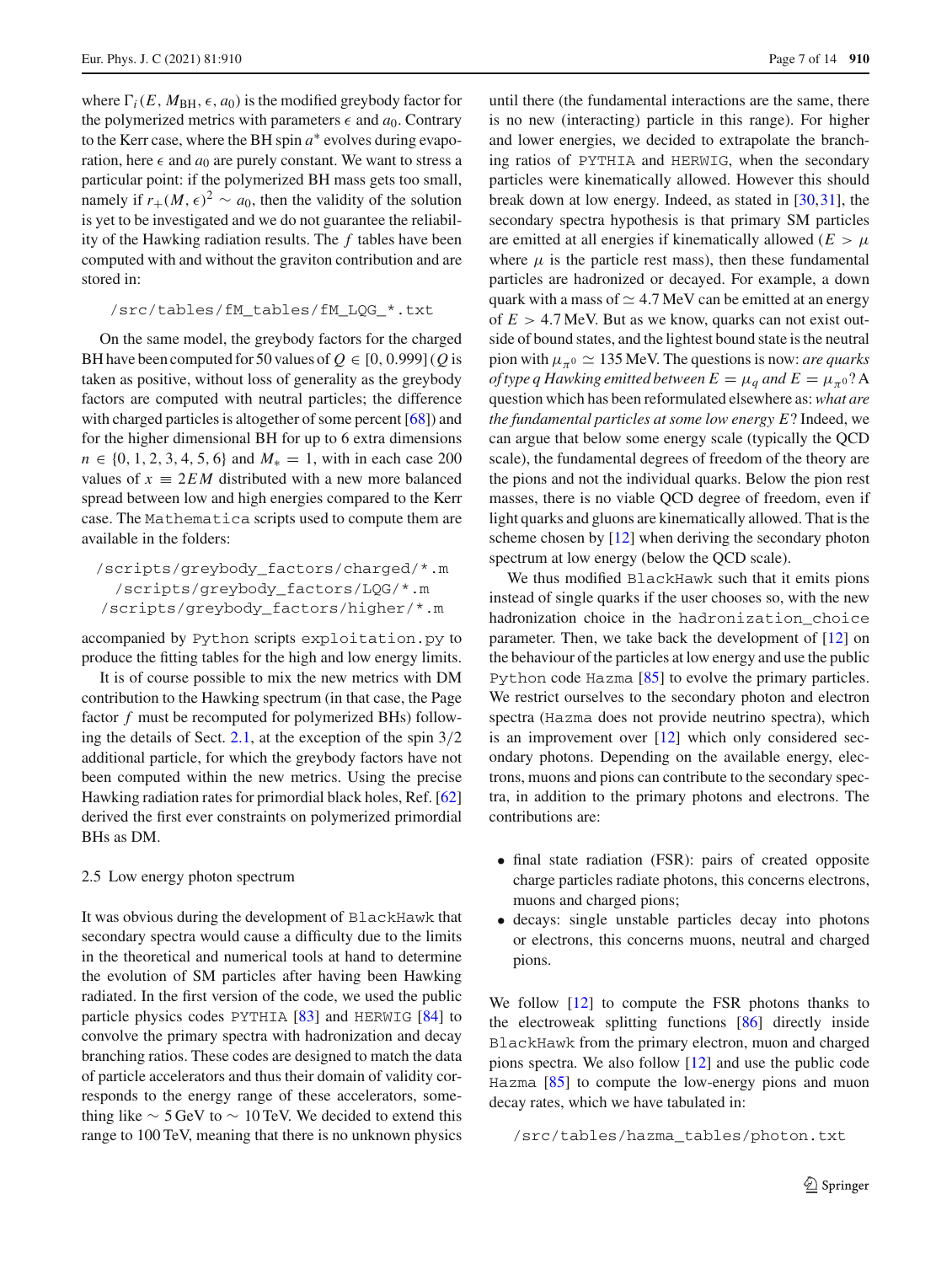which covers center of mass energy of 1 keV to 5 GeV. We improve on [\[12](#page-11-9)] by including the secondary low energy electron and positron spectra, from the decay rates of muons and charged pions tabulated in:

/src/tables/hazma\_tables/electron.txt

The Python script we have used to compute these tables is available at:

/scripts/hazma\_scripts/hazma\_tables.py

Then, we add up all the contributions to the primary photon and electron spectra to obtain the total secondary spectra.

There are several drawbacks to this methodology. First, when FSR occurs, there is a loss of center of mass energy into photons, which should alter the charged particles spectra before decays, even if at second order in the fine structure constant. That difficulty arises because the Hazma code convolves initial spectra with analytical transfer functions and does not perform a MCMC statistical analysis of competing processes. Second, and this is the main difficulty with the QCD phenomenology, it is not clear what is precisely the QCD scale  $\Lambda_{\text{QCD}}$  (between  $\mu_{\pi^0}$  and 300 MeV) that separates direct pion emission from single quarks and gluons emission that hadronize into jets. This is the reason why we do not fix a  $\Lambda_{\text{OCD}}$  at some value, but rather provide both hadronization possibilities. The spectra should interpolate between the two limits when the center of mass energy explores the QCD range. As we can not decide (outside of a chosen model) what are the number of degrees of freedom and their nature in the QCD energy range, this hadronization method is limited to the program BlackHawk\_inst, because we need this information to compute the Page evolution factors inside BlackHawk\_tot. The PBH masses at stake are  $M_{\rm PBH} \gtrsim 10^{14}$  g, thus we can consider that these PBHs are living indefinitely at our time scale – the age of the universe – and that BlackHawk\_inst is enough for PBH studies linked to photon or electron emission in this scheme.

We show in Fig. [4](#page-7-1) (respectively Fig. [5\)](#page-7-2) the total photon (respectively electron) spectrum computed with the old extrapolated version of BlackHawk, compared to the new spectra computed with the method of [\[12](#page-11-9)] for a BH of mass  $5.3 \times 10^{14}$  g.

We point out that this new feature is dedicated to the low energy photon and electron emission, and does not for now provide low energy spectra for neutrinos, which however are only related to sub-dominant (but complementary) constraints in the considered PBH mass range [\[40](#page-12-12)[,43](#page-12-15)[–45](#page-12-17)]. We stress that the new spectra may alter the constraints of previous gamma ray and electron-positron studies from Hawking evaporation in the narrow mass range  $5 \times 10^{14}$  g  $\lesssim M_{\rm PBH} \lesssim$ 10<sup>16</sup> g, where PBHs can only represent a negligible fraction of DM anyway  $[3,4]$  $[3,4]$  $[3,4]$ .



<span id="page-7-1"></span>**Fig. 4** Comparison between the old PYTHIA extrapolated (solid red) and new Hazma computed (solid black) BlackHawk instantaneous total photon spectrum for a  $M_{\text{BH}} = 5.3 \times 10^{14}$  g. From left to right: primary photon spectrum (grey solid); neutral pion decay (orange dotdashed); electron FSR (blue dashed); muon decay+FSR (purple dotted); charged pion decay+FSR (green dotted). To be compared with Fig. [2](#page-4-2) upper left panel of [\[12\]](#page-11-9)



<span id="page-7-2"></span>**Fig. 5** Comparison between the old PYTHIA extrapolated (solid red) and new Hazma computed (solid black) BlackHawk instantaneous total electron spectrum for a  $M_{\text{BH}} = 5.3 \times 10^{14}$  g. From left to right: primary electron spectrum (grey solid); muon decay (purple dotted); charged pion decay (green dotted)

#### <span id="page-7-0"></span>**3 Parameters**

In this section we describe the new parameters.txt file resulting from the modifications and add-ons described in Sect. [2,](#page-1-0) as well as a simplification of the presentation of the file by a removal of "hard-coded" parameters such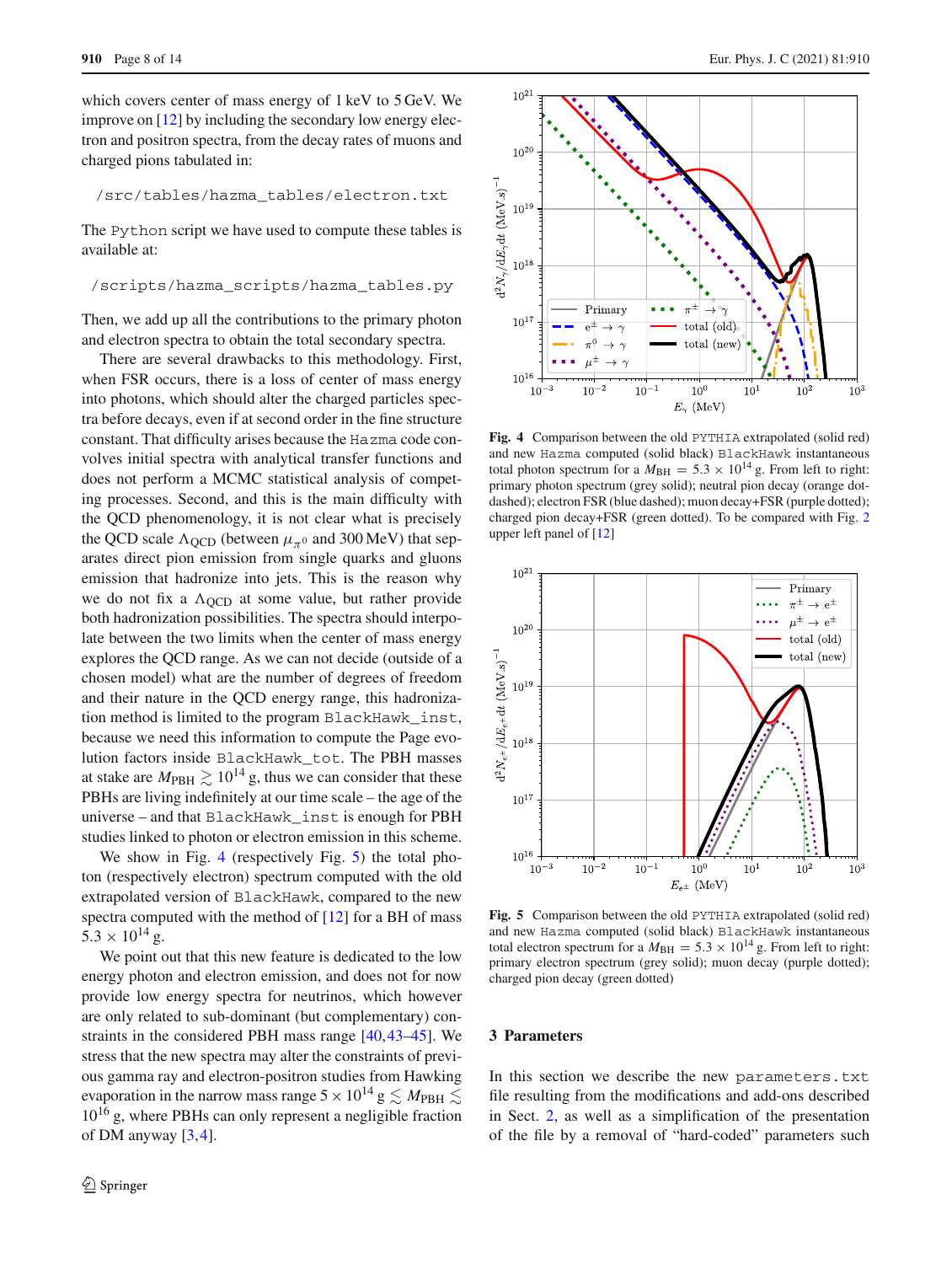as the dimensions of the numerical tables. These parameters are read by new routines in new infos.txt files. On another hand, as we have added new metrics, some parameters changed their name from  $*_{a}$  (Kerr case) to  $*_{a}$  param in order to be generalized. As a consequence, the extended distributions for the BH spin *a*∗ have been adapted to the BH charge *Q*, while for polymerized and higher dimensional BHs there is only one value of the secondary parameter allowed for each run:  $(a_{\text{number}} \rightarrow)$  param\_number = 1. We focus here only in the new or modified parameters which are the interesting entries for BlackHawk users. For a complete description of the new and modified routines see "Appendix A" in this paper or the complete updated BlackHawk v2.0 manual [\[34](#page-12-6)]. Some bug corrections are listed in "Appendix B". The parameters file/structure have several interesting new entries:

- the new parameter metric switches between the Kerr metric (0), the polymerized metric (1), the Reissner– Nordström metric (2) and the higher-dimensional metric (3);
- for the new BH metrics, we have added the parameters Qmin and Qmax (dimensionless – positive – BH charge between 0 and 1), epsilon\_LQG and a0\_LQG (polymerized metric,  $\epsilon$  being the polymerization parameters between 0 and 1 and  $a_0$  the minimal dimensionless area), and finally n and M\_star (higher dimensional metric, *n* is the number of extra dimensions and  $M<sub>∗</sub>$  the rescaled Planck mass);
- tmin\_manual: as described in Sect. [2.3,](#page-3-0) there is now a possibility to choose between a manual BH formation time  $t_{\text{form}}$  (tmin\_manual = 1, tmin =  $t_{\text{form}}$ ) and the fidutial  $t_{\text{form}}$  given by Eq. [\(9\)](#page-4-3) (tmin\_manual = 0), the latter being only relevant for monochromatic BH distributions and radiation domination at formation;
- nb\_final\_times has been removed as it is now fixed by the integration procedure;
- nb\_gamma\_spins describes how many particle spins are available for some BH metric, and nb\_gamma\_fits encodes the number of fitting parameters used to extend the greybody factor tables to low and high energy;
- add\_DM, m\_DM, spin\_DM and dof\_DM are new parameters linked to the DM emission described in Sect. [2.1.](#page-1-1) To add DM emission one has to set add\_DM = 1 (otherwise let it to 0), then one can choose the DM mass  $m_{DM}$  in GeV, the DM spin  $s_{DM} \in \{0, 1, 2, 0.5, 1.5\}$ and the DM number of dof (be carefull that only 1 dof has been taken into account when computing the new *f*, *g* tables with DM emission);
- BH\_remnant switches between the usual total evaporation at Planck mass (BH\_remnant = 0) and an interrupted evaporation at M\_remnant≥ *M*<sup>P</sup> (BH\_remnant  $= 1$ ;
- the parameter hadronization choice can now take the value 3, corresponding to the hadronization procedure described in Sect. [2.5.](#page-6-0) This choice forces the DM parameters to be used to compute the pion spectrum, thus*the low energy hadronization procedure is at present incompatible with DM emission by BHs*;
- the Page factors tables parameters (Mmin\_fM,Mmax\_fM,  $nb_fM\_masses$  and  $nb_fM_a \rightarrow nb_fM\_param$ ,<br>the greybody factor tables parameters parameters (particle\_number, nb\_gamma\_a → nb\_gamma  $parrow, nb_gamma_x, a_min \rightarrow param_m$ in and a\_max  $\rightarrow$  param\_max) and the hadronization parameters (Emin\_hadro, Emax\_hadro, nb\_init\_en, nb\_fin\_en, nb\_init\_part and nb\_fin\_part) do not appear anymore in the parameters.txt file as they are *a priori* fixed, they are now read in info files stored in respectively:

/src/tables/fM\_tables/infos.txt /src/tables/gamma\_tables/infos.txt /src/tables/herwig\_tables/infos.txt /src/tables/pythia\_tables/infos.txt /src/tables/pythia\_tables\_new/infos. txt /src/tables/hazma\_tables/infos.txt

and we recommend that they be not modified unless the tables are recomputed;

• the following parameters changed their name: BHnumber  $\rightarrow$  BH\_number, Enumber  $\rightarrow$  E\_number, anumber  $\rightarrow$  param\_number.

#### <span id="page-8-0"></span>**4 Optimisation**

In this section we briefly present a simple optimisation procedure that has been implemented inside BlackHawk in order to fasten the computations and diminish the disc memory occupied by the output files when some specific studies do not necessitate the full Hawking radiation spectra. Following the addition of the write\_\* parameters which decide whether some particle spectrum is written down to the output, we added the tables compute\_primary[] and compute\_secondary[] which allow the code to skip some particle spectrum computations. We must warn the user that if some primary particle "computation" parameter is set to 0, then this particle will not participate in the secondary spectra as well. However, for studies focused on a single particle of some type, e.g. the graviton, DM or some secondary particle, then the other secondary particles can be "turned off". The BH time evolution will not be affected as it is determined by the numerical tables of the Page factors *f*, *g*.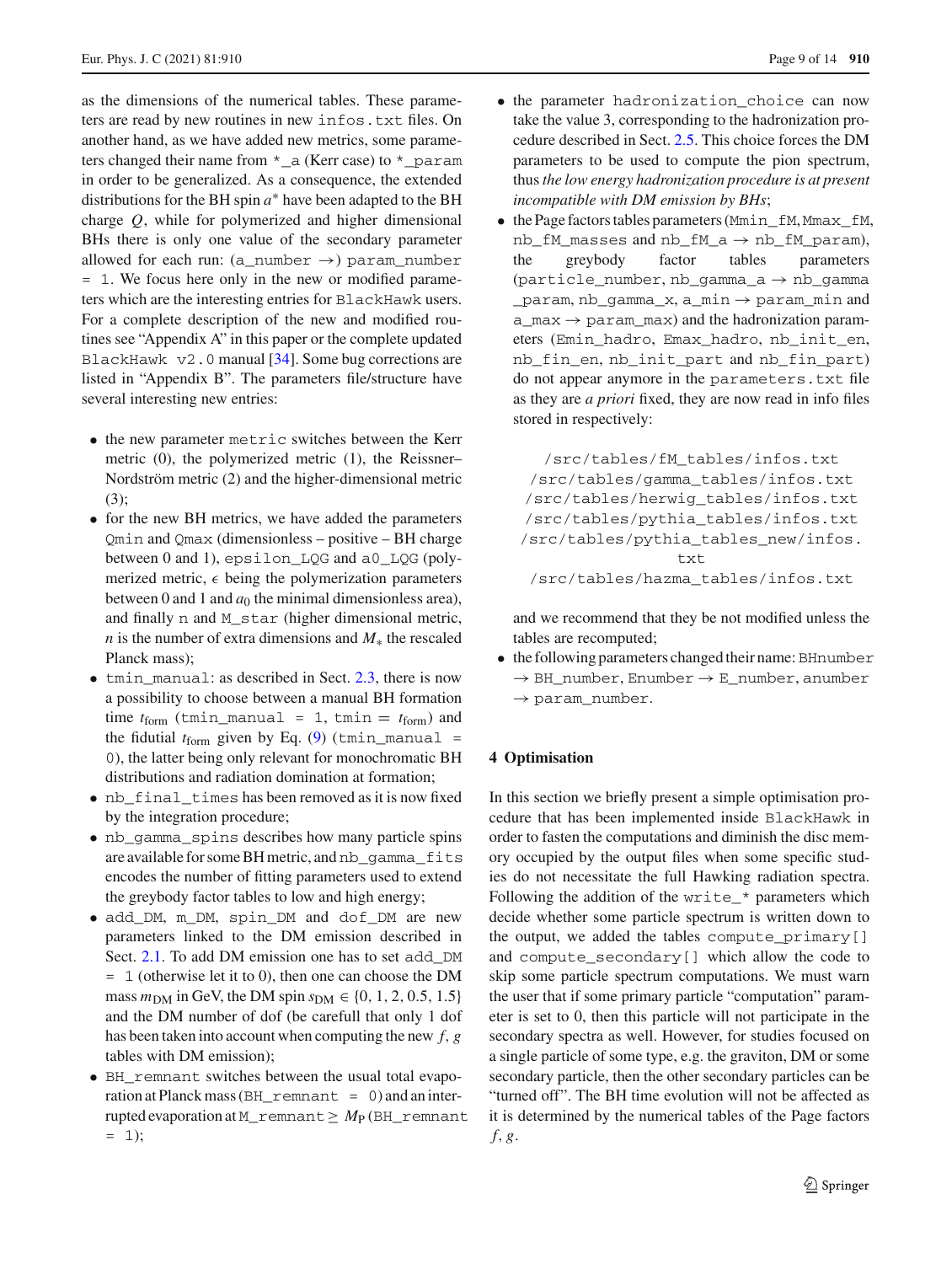# <span id="page-9-0"></span>**5 Conclusion**

We have described the new features available in the public code BlackHawk v2.0, together with interesting illustrations: the addition of dark matter (and dark radiation) emission, the massless spin 3/2 field greybody factors for the Schwarzschild metric, the possibility to keep a black hole remnant at the end of evaporation, the greybody factors associated with spherically symmetric and static black hole solutions more general than the Schwarzschild case and the careful computation of the low energy photon and electron spectra. We hope that this will open a new era of Hawking radiation studies with already promising results. An updated version of the complete manual is available on the arXiv [\[34\]](#page-12-6)  $(v3)$  and the BlackHawk  $v2.0$  code is available on HEP-Forge at [https://blackhawk.hepforge.org/.](https://blackhawk.hepforge.org/)

**Data Availability Statement** This manuscript has no associated data or the data will not be deposited. [Authors' comment: There is no data that goes with the manuscript; the figures are self-consistent and there is no additional data.]

**Open Access** This article is licensed under a Creative Commons Attribution 4.0 International License, which permits use, sharing, adaptation, distribution and reproduction in any medium or format, as long as you give appropriate credit to the original author(s) and the source, provide a link to the Creative Commons licence, and indicate if changes were made. The images or other third party material in this article are included in the article's Creative Commons licence, unless indicated otherwise in a credit line to the material. If material is not included in the article's Creative Commons licence and your intended use is not permitted by statutory regulation or exceeds the permitted use, you will need to obtain permission directly from the copyright holder. To view a copy of this licence, visit [http://creativecomm](http://creativecommons.org/licenses/by/4.0/) [ons.org/licenses/by/4.0/.](http://creativecommons.org/licenses/by/4.0/) Funded by SCOAP<sup>3</sup>.

## <span id="page-9-1"></span>**Appendix A: Routines**

In this section we list the new and modified routines of the two programs BlackHawk\_inst and BlackHawk\_tot, resulting from the new features described in Sect. [2,](#page-1-0) as well as the modified parameters listed in Sect. [3.](#page-7-0) We do not list the modifications to the header file include.h and compilation file Makefile as they are transparent regarding the content of Sect. [3](#page-7-0) and of the present section.

<span id="page-9-2"></span>1. Modified routines

The modifications of existing routines are:

• int read\_params(struct param \*parameters, char name[], int session) has been modified to read the new parameters described

in Sect. [3](#page-7-0) and received bug corrections when parameters were in conflict, as well as a new error display;

- int memory estimation(struct param \*parameters, int session) has been updated to take into account the new BlackHawk features (e.g. the addition of DM to the number of particles simulated);
- void read gamma tables(double \*\*\*gammas, double \*gamma\_a, double \* gamma\_x, struct param \*parameters) void read\_asymp\_fits (double \*\*\*fits,struct param \* parameters) now include the spin 3/2 greybody factor tables;
- void instantaneous\_primary\_spectrum (double \*\*instantaneous\_primary\_ spectra, double \*\*BH\_masses, double \*\* BH\_spins, double \*\*spec\_table, double \*energies, double \*\*\*gammas, double \* gamma\_a, double \*gamma\_x, double \*\*\* fits, double \*dof, double spins, \*double \*masses\_primary, int \*\*counters\_a, int \*\*\*counters\_x, int \*compute, struct param \*parameters)now takes as arguments the tables counters\_x[], counters\_a[] and compute[] (for the latter see Sect. [4\)](#page-8-0) to avoid re-definition of those tables at each time step in the program BlackHawk\_tot;
- void write\_instantaneous\_primary \_spectra(double \*\*instantaneous\_ primary\_spectra, double \*energies, struct param \*parameters), void write\_instantaneous\_secondary\_ spectra(double\*\*instantaneous\_ integrated\_hadronized\_spectra, double \*hadronized\_energies, struct param \*parameters) and void write\_lines(char \*\*file

\_names\_primary, char \*\*

- file\_names\_secondary, double \*\*partial \_primary\_spectra, double \*\*partial \_integrated\_hadronized\_spectra, int \*write\_primary, int \*write\_secondary, double time, struct param \*parameters) write down the spectrum of DM if add  $DM = 1$ ;
- void total\_spectra(double \*\*\*partial\_ hadronized\_spectra, double \*\*partial\_ primary\_spectra, double \*\*partial \_integrated\_hadronized\_spectra, double \*\*\*\*tables, double \*initial\_energies, double \*final\_energies, double \*\*spec\_ table, double \*times, double \*\*\*life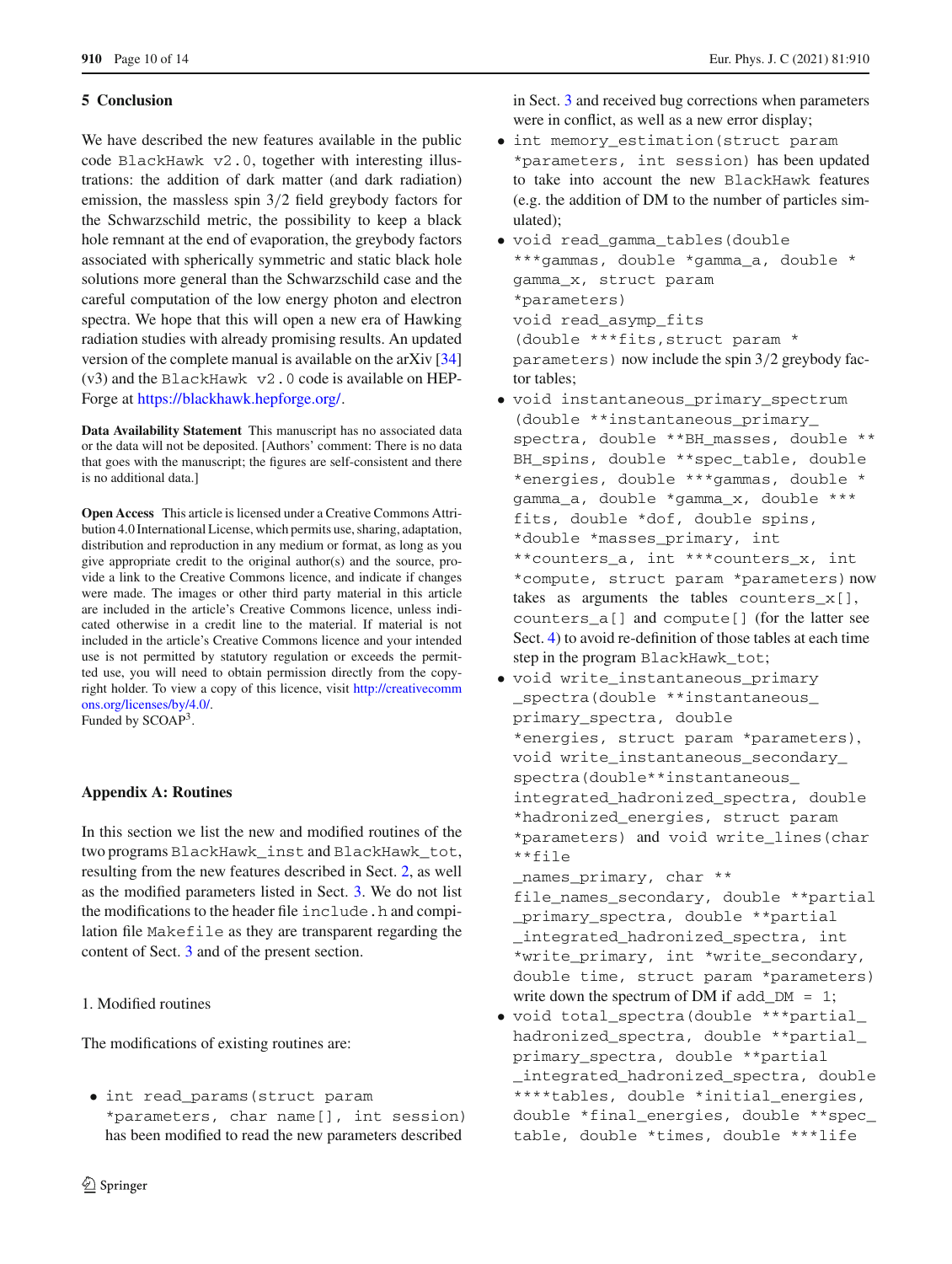masses, double \*\*BH masses, double \*\*\*life\_spins, double \*\*BH\_spins, double \*energies, double \*masses\_ primary, double \*spins, double \*dof, double \*masses\_secondary, double \*\*\*gammas, double \*gamma\_a, double \*gamma\_x, double \*\*\*fits, struct param \*parameters) now takes into account the computation of the DM spectrum if add\_DM = 1, it takes the tablesmasses\_primary[] spins[] and dof[] as arguments to homogenize the structure of the code and defines the tables compute primary[] and compute secondary[] (see Sect. [4\)](#page-8-0);

- void life evolution(double \*\*\*life \_masses, double \*\*\*life\_spins, double \*life\_times, double \*dts, double \*init \_masses, double \*init\_spins, int \*\*rank, double \*\*fM\_table, double \*\*gM\_table, double \*fM\_masses, double \*fM\_a, struct param \*parameters) fills a table dts[] containing the time steps of integration that are useful for precise time dependent studies (see Sect. [2.3\)](#page-3-0);
- the routines void read\_hadronization\_infos (struct param \*parameters), void read\_hadronization\_tables(double \*\*\*\*tables, double \*initial energies, double \*final\_energies, struct param \*parameters), double contribution \_instantaneous(int j, int counter, int k, double \*\*instantaneous\_primary \_spectra, double \*\*\*\*tables, double \*initial\_energies, double \*final\_energies, int particle\_type, struct param \*parameters) and void hadronize\_instantaneous(double \*\*\*instantaneous\_hadronized\_spectra, double \*\*\*\*tables, double \*initial\_ energies, double \*final\_energies, double \*\*instantaneous\_primary\_spectra, double \*energies, double \*masses\_secondary, int \*compute, struct param \*parameters) have been modified to read and use the new hadronization tables computed with Hazma (see Sect. [2.5\)](#page-6-0), while void convert\_hadronization \_tables(double \*\*\*\*tables, double \*initial\_energies, double \*final\_ energies, struct param \*parameters)has been extended and used to generate the new header file:

/src/hadro\_hazma.h

compiled within the BlackHawk programs if HARDTABLES is defined.

We have modified the evolution routines in order to account for the new BH metrics, associated with so-called BH "secondary parameters" (the BH charge, the value of  $\epsilon$ for polymerized BHs or the number of extra dimensions). In fact, all these parameters behave in the same manner as the spin. Some can even be treated as constants, like the number of extra dimensions.

Most routines also take into account the fact that the number of primary particles is now given by:

particle\_number + grav + add\_DM

<span id="page-10-0"></span>2. New routines

The new routines are:

• int read fM infos(struct param \*parameters) reads the  $f$ ,  $g$  tables info in the new file:

/src/tables/fM\_tables/infos.txt

and fills the parameters Mmin\_fM, Mmax\_fM, nb\_fM \_masses and nb\_fM\_param;

• int read\_gamma\_infos(struct param \*parameters) reads the greybody factors tables info in the new files:

/src/tables/gamma\_tables/infos.txt

and fills the parameters particle\_number, nb\_ gamma\_param, nb\_gamma\_x, param\_min and param\_max;

• int read\_hadronization\_infos(struct param \*parameters) reads the hadronization tables info in one of the new files:

/src/tables/herwig\_tables/infos.txt /src/tables/pythia\_tables/infos.txt /src/tables/pythia\_tables\_new/infos.txt /src/tables/hazma\_tables/infos.txt

depending on the hadronization\_choice parameter;

• the routine void write life evolutions (double \*\*\*life\_masses, double \*\*\*life \_spins, double \*life\_times, double \* dts, struct param \*parameters)writes down the new output file dts.txt (see Sect.  $2.3$ );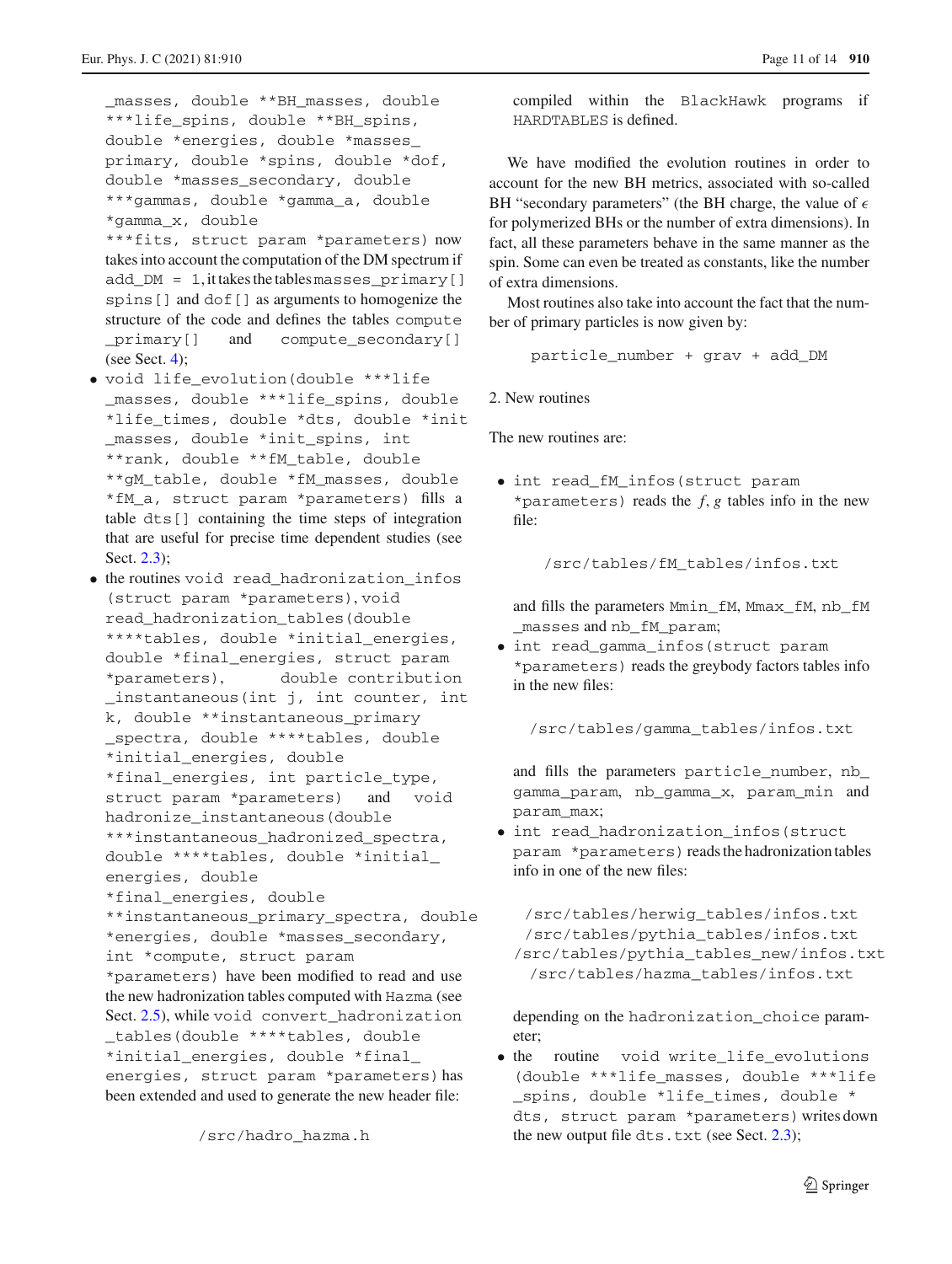• new temperature functions double temp\_Kerr (double M, double a), double temp\_LQG (double M, double epsilon, double a0), double temp charged(double M, double 0) and double temp\_higher(double M, double n, double M\_star) have been written to compute the Hawking temperature for the new BH metrics, as well as some secondary necessary functions double rplus\_Kerr(double M, double a), double P\_LQG

(double epsilon),double m\_LQG(double M, double epsilon), double rplus\_charged (double M, double Q), double rminus \_charged(double M, double Q) and rH \_higher(double M, double n, double M \_star);

• void add\_FSR\_instantaneous(double

\*\*instantaneous\_primary\_spectra, double \*\*instantaneous\_integrated\_hadronized\_ spectra, double \*energies, double \*final\_energies, double \*masses\_primary, struct param \*parameters) computes the FSR of electrons, muons and charged pions as described in Sect. [2.5;](#page-6-0) we have been careful about the number of degrees of freedom, as for example the "electron" spectrum in BlackHawk in fact takes into account the  $e^{\pm}$ multiplicity, we have to divide the formulas of [\[85\]](#page-13-19) by 2 because they also account for it a second time;

- new void free\_\*() functions have been defined to free arrays of different formats;
- double exp\_adapt(double x) computes the quantity  $exp(x) - 1$  in the case of small *x*, using the Taylor development of the exponential function up to 5th order.

## <span id="page-11-0"></span>**Appendix B: Corrections**

In this section, we briefly mention the few typo corrections that were spotted in the manual  $[34]$  $[34]$  when developing this new version of the code:

- There was a double mistake in the definition of *K* below Eqs. (2.19) and (2.22). It should be  $K \equiv r^2 E$  and  $K \equiv$  $(r^2 + a^2)E + am$  respectively, as shows dimensional analysis.
- The results presented in "Appendix D" are computed for  $M_{\text{BH}}$  =  $10^{10}$  g, as shows e.g. the density in "Appendix D.2", whereas the file parameters.txt mentions  $M_{\text{BH}} = 10^{15}$  g in "Appendix D.1".
- Between Eqs.  $(2.13)$  and  $(2.14)$ , it is said that the sum over the angular momentum modes  $m = -l, ..., l$ , when all of them give the same contribution to the greybody

factor, results in a factor  $l(l + 1)$ . It is of course a factor  $2l + 1$ .

• As there is an ambiguity on the precise definition of the BH mass distribution denoted as "log-normal", we have decided to add both a "log-normal" distribution for the mass and for the number density of BHs (spectrum\_choice = 1and spectrum\_choice = 11 respectively).

## <span id="page-11-1"></span>**References**

- <span id="page-11-2"></span>1. S.W. Hawking, Black hole explosions, Nature **248**, 30 (1974) (**NoStop**)
- <span id="page-11-3"></span>2. S.W. Hawking, Particle creation by black holes, Commun. Math. Phys. **43**, 199 (1975). [Erratum: Commun. Math. Phys. 46, 206 (1976)] (**NoStop**)
- <span id="page-11-4"></span>3. B. Carr, K. Kohri, Y. Sendouda, J. Yokoyama, Constraints on primordial black holes (2020). [arXiv:2002.12778](http://arxiv.org/abs/2002.12778) [astro-ph.CO] (**NoStop**)
- <span id="page-11-5"></span>4. A.M. Green, B.J. Kavanagh, Primordial Black Holes as a dark matter candidate. J. Phys. G **48**, 4 (2021). [arXiv:2007.10722](http://arxiv.org/abs/2007.10722) [astroph.CO] (**NoStop**)
- <span id="page-11-6"></span>5. B. Carr, F. Kuhnel, Primordial black holes as dark matter: recent developments. Ann. Rev. Nucl. Part. Sci. **70**, 355 (2020). [arXiv:2006.02838](http://arxiv.org/abs/2006.02838) [astro-ph.CO] (**NoStop**)
- <span id="page-11-7"></span>6. J.H. MacGibbon, Can Planck-mass relics of evaporating black holes close the universe? Nature **329**, 308 (1987) (**NoStop**)
- 7. J.D. Barrow, E.J. Copeland, A.R. Liddle, The Cosmology of black hole relics. Phys. Rev. D **46**, 645 (1992) (**NoStop**)
- <span id="page-11-12"></span>8. A.D. Dolgov, P.D. Naselsky, I.D. Novikov, Gravitational waves, baryogenesis, and dark matter from primordial black holes (2000). [arXiv:astro-ph/0009407](http://arxiv.org/abs/astro-ph/0009407) (**NoStop**)
- 9. P. Chen, R.J. Adler, Black hole remnants and dark matter. Nucl. Phys. B Proc. Suppl. **124**, 103 (2003). [arXiv:gr-qc/0205106](http://arxiv.org/abs/gr-qc/0205106) (**NoStop**)
- 10. A. Barrau, D. Blais, G. Boudoul, D. Polarski, Peculiar relics from primordial black holes in the inflationary paradigm. Ann. Phys. **13**, 115 (2004). [arXiv:astro-ph/0303330](http://arxiv.org/abs/astro-ph/0303330) (**NoStop**)
- <span id="page-11-8"></span>11. B.V. Lehmann, C. Johnson, S. Profumo, T. Schwemberger, Direct detection of primordial black hole relics as dark matter. JCAP **10**, 046 (2019). [arXiv:1906.06348](http://arxiv.org/abs/1906.06348) [hep-ph] (**NoStop**)
- <span id="page-11-9"></span>12. A. Coogan, L. Morrison, S. Profumo, Direct detection of Hawking radiation from asteroid-mass primordial black holes. Phys. Rev. Lett. **126**, 171101 (2021). [arXiv:2010.04797](http://arxiv.org/abs/2010.04797) [astro-ph.CO] (**NoStop**)
- <span id="page-11-10"></span>13. M.J. Baker and A. Thamm, Probing the particle spectrum of nature with evaporating black holes (2021). [arXiv:2105.10506](http://arxiv.org/abs/2105.10506) [hep-ph] (**NoStop**)
- <span id="page-11-11"></span>14. T. Fujita, M. Kawasaki, K. Harigaya, R. Matsuda, Baryon asymmetry, dark matter, and density perturbation from primordial black holes. Phys. Rev. D **89**, 103501 (2014). [arXiv:1401.1909](http://arxiv.org/abs/1401.1909) [astroph.CO] (**NoStop**)
- 15. O. Lennon, J. March-Russell, R. Petrossian-Byrne, H. Tillim, Black hole genesis of dark matter. JCAP **04**, 009. [arXiv:1712.07664](http://arxiv.org/abs/1712.07664) [hepph] (**NoStop**)
- 16. D. Hooper, G. Krnjaic, S.D. McDermott, Dark radiation and superheavy dark matter from black hole domination. JHEP **08**, 001 (2019). [arXiv:1905.01301](http://arxiv.org/abs/1905.01301) [hep-ph] (**NoStop**)
- 17. I. Masina, Dark matter and dark radiation from evaporating primordial black holes. Eur. Phys. J. Plus **135**, 552 (2020). [arXiv:2004.04740](http://arxiv.org/abs/2004.04740) [hep-ph] (**NoStop**)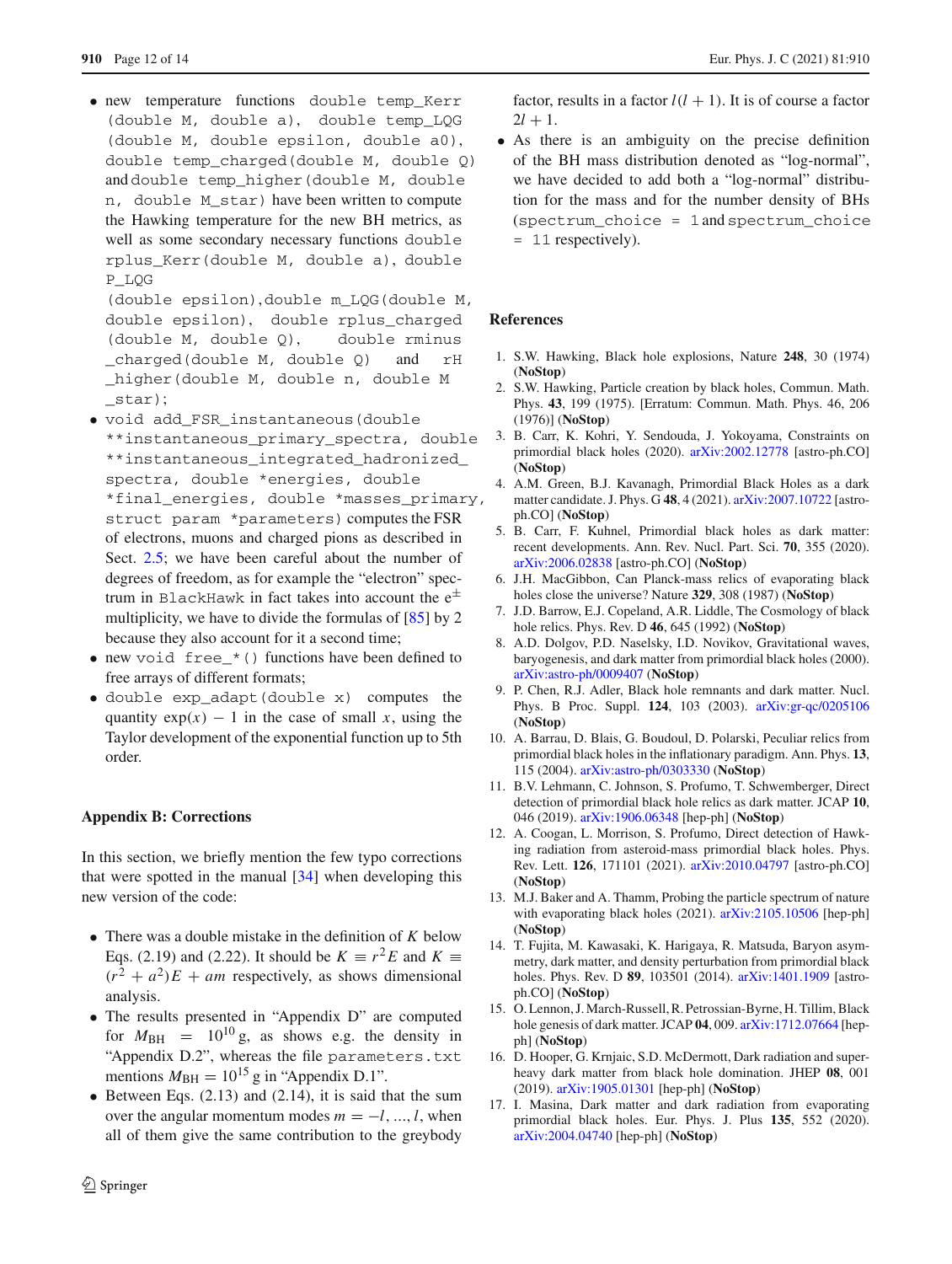- 18. I. Baldes, Q. Decant, D.C. Hooper, L. Lopez-Honorez, Non-cold dark matter from primordial black hole evaporation. JCAP **08**, 045 (2020). [arXiv:2004.14773](http://arxiv.org/abs/2004.14773) [astro-ph.CO] (**NoStop**)
- <span id="page-12-1"></span>19. D. Hooper, G. Krnjaic, J. March-Russell, S.D. McDermott, R. Petrossian-Byrne, Hot gravitons and gravitational waves from Kerr Black Holes in the early universe (2020). [arXiv:2004.00618](http://arxiv.org/abs/2004.00618) [astroph.CO] (**NoStop**)
- 20. C. Keith, D. Hooper, N. Blinov, S.D. McDermott, Constraints on primordial black holes from Big Bang Nucleosynthesis revisited. Phys. Rev. D **102**, 103512 (2020). [arXiv:2006.03608](http://arxiv.org/abs/2006.03608) [astro-ph.CO] (**NoStop**)
- 21. P. Gondolo, P. Sandick, B. Shams EsHaghi, Effects of primordial black holes on dark matter models. Phys. Rev. D **102**, 095018 (2020). [arXiv:2009.02424](http://arxiv.org/abs/2009.02424) [hep-ph] (**NoStop**)
- <span id="page-12-30"></span>22. J. Auffinger, I. Masina, G. Orlando, Bounds on warm dark matter from Schwarzschild primordial black holes. Eur. Phys. J. Plus **136**, 261 (2021). [arXiv:2012.09867](http://arxiv.org/abs/2012.09867) [hep-ph] (**NoStop**)
- <span id="page-12-31"></span>23. I. Masina, Dark matter and dark radiation from evaporating Kerr primordial black holes (2021). [arXiv:2103.13825](http://arxiv.org/abs/2103.13825) [gr-qc] (**NoStop**)
- <span id="page-12-0"></span>24. A. Arbey, J. Auffinger, P. Sandick, B. Shams EsHaghi, K. Sinha, Precision calculation of dark radiation from spinning primordial black holes and early matter-dominated eras. Phys. Rev. D **103**, 123549 (2021). [arXiv:2104.04051](http://arxiv.org/abs/2104.04051) [astro-ph.CO] (**NoStop**)
- <span id="page-12-2"></span>25. G.S. Bisnovatyi-Kogan, V.N. Rudenko, Very high frequency gravitational wave background in the universe. Class. Quantum Gravity **21**, 3347 (2004). [arXiv:gr-qc/0406089](http://arxiv.org/abs/gr-qc/0406089) (**NoStop**)
- 26. R. Anantua, R. Easther, J.T. Giblin, GUT-Scale primordial black holes: consequences and constraints. Phys. Rev. Lett. **103**, 111303 (2009). [arXiv:0812.0825](http://arxiv.org/abs/0812.0825) [astro-ph] (**NoStop**)
- 27. A.D. Dolgov, D. Ejlli, Relic gravitational waves from light primordial black holes. Phys. Rev. D **84**, 024028 (2011). [arXiv:1105.2303](http://arxiv.org/abs/1105.2303) [astro-ph.CO] (**NoStop**)
- 28. R. Dong, W.H. Kinney, D. Stojkovic, Gravitational wave production by Hawking radiation from rotating primordial black holes. JCAP **10**, 034 (2015). [arXiv:1511.05642](http://arxiv.org/abs/1511.05642) [astro-ph.CO] (**NoStop**)
- <span id="page-12-3"></span>29. K. Inomata, M. Kawasaki, K. Mukaida, T. Terada, T.T. Yanagida, Gravitational wave production right after a Primordial black hole evaporation. Phys. Rev. D **101**, 123533 (2020). [arXiv:2003.10455](http://arxiv.org/abs/2003.10455) [astro-ph.CO] (**NoStop**)
- <span id="page-12-4"></span>30. J.H. MacGibbon, B.R. Webber, Quark and gluon jet emission from primordial black holes: the instantaneous spectra. Phys. Rev. D **41**, 3052 (1990) (**NoStop**)
- <span id="page-12-32"></span>31. J.H. MacGibbon, Quark and gluon jet emission from primordial black holes. 2. The Lifetime emission. Phys. Rev. D **44**, 376 (1991) (**NoStop**)
- 32. J.H. MacGibbon, B.J. Carr, Cosmic rays from primordial black holes. Astrophys. J. **371**, 447 (1991) (**NoStop**)
- <span id="page-12-5"></span>33. F. Halzen, E. Zas, J.H. MacGibbon, T.C. Weekes, Gamma-rays and energetic particles from primordial black holes. Nature **353**, 807 (1991) (**NoStop**)
- <span id="page-12-6"></span>34. A. Arbey, J. Auffinger, BlackHawk: A public code for calculating the Hawking evaporation spectra of any black hole distribution. Eur. Phys. J. C **79**, 693 (2019). [arXiv:1905.04268](http://arxiv.org/abs/1905.04268) [gr-qc] (**NoStop**)
- <span id="page-12-7"></span>35. J. Auffinger, A. Arbey, BlackHawk: a tool for computing Black Hole evaporation. In *booktitle Tools for High Energy Physics and Cosmology* (2020). [arXiv:2012.12902](http://arxiv.org/abs/2012.12902) [gr-qc] (**NoStop**)
- <span id="page-12-8"></span>36. A. Arbey, J. Auffinger, J. Silk, Evolution of primordial black hole spin due to Hawking radiation. Mon. Not. R. Astron. Soc. **494**, 1257 (2020). [arXiv:1906.04196](http://arxiv.org/abs/1906.04196) [astro-ph.CO] (**NoStop**)
- <span id="page-12-9"></span>37. A. Arbey, J. Auffinger, J. Silk, Constraining primordial black hole masses with the isotropic gamma ray background. Phys. Rev. D **101**, 023010 (2020). [arXiv:1906.04750](http://arxiv.org/abs/1906.04750) [astro-ph.CO] (**NoStop**)
- <span id="page-12-10"></span>38. G. Johnson, primordial black hole constraints with large extra dimensions. JCAP **09**, 046 (2020). [arXiv:2005.07467](http://arxiv.org/abs/2005.07467) [astroph.CO] (**NoStop**)
- <span id="page-12-11"></span>39. R. Laha, Primordial black holes as a dark matter candidate are severely constrained by the Galactic Center 511 keV  $\gamma$ -Ray Line. Phys. Rev. Lett. **123**, 251101 (2019). [arXiv:1906.09994](http://arxiv.org/abs/1906.09994) [astroph.HE] (**NoStop**)
- <span id="page-12-12"></span>40. B. Dasgupta, R. Laha, A. Ray, Neutrino and positron constraints on spinning primordial black hole dark matter. Phys. Rev. Lett. **125**, 101101 (2020). [arXiv:1912.01014](http://arxiv.org/abs/1912.01014) [hep-ph] (**NoStop**)
- <span id="page-12-13"></span>41. C.M. Lee, M.H. Chan, The evaporating primordial black hole fraction in cool-core galaxy clusters (2021). [arXiv:2103.12354](http://arxiv.org/abs/2103.12354) [astroph.HE] (**NoStop**)
- <span id="page-12-14"></span>42. G. Ballesteros, J. Coronado-Blázquez, D. Gaggero, X-ray and gamma-ray limits on the primordial black hole abundance from Hawking radiation. Phys. Lett. B **808**, 135624 (2020). [arXiv:1906.10113](http://arxiv.org/abs/1906.10113) [astro-ph.CO] (**NoStop**)
- <span id="page-12-15"></span>43. S. Wang, D.-M. Xia, X. Zhang, S. Zhou, Z. Chang, Constraining primordial black holes as dark matter at JUNO. Phys. Rev. D **103**, 043010 (2021). [arXiv:2010.16053](http://arxiv.org/abs/2010.16053) [hep-ph] (**NoStop**)
- <span id="page-12-16"></span>44. R. Calabrese, D.F.G. Fiorillo, G. Miele, S. Morisi, A. Palazzo, Primordial black hole dark matter evaporating on the Neutrino Floor (2021). [arXiv:2106.02492](http://arxiv.org/abs/2106.02492) [hep-ph] (**NoStop**)
- <span id="page-12-17"></span>45. V. DeRomeri, P. Martínez-Miravé, M. Tórtola, Signatures of primordial black hole dark matter at DUNE and THEIA (2021). [arXiv:2106.05013](http://arxiv.org/abs/2106.05013) [hep-ph] (**NoStop**)
- <span id="page-12-18"></span>46. R. Laha, J.B. Muñoz, T.R. Slatyer, INTEGRAL constraints on primordial black holes and particle dark matter. Phys. Rev. D **101**, 123514 (2020). [arXiv:2004.00627](http://arxiv.org/abs/2004.00627) [astro-ph.CO] (**NoStop**)
- <span id="page-12-19"></span>47. A. Ray, R. Laha, J.B. Muñoz, R. Caputo, Closing the gap: Near future MeV telescopes can discover asteroid-mass primordial black hole dark matter (2021). [arXiv:2102.06714](http://arxiv.org/abs/2102.06714) [astro-ph.CO] (**NoStop**)
- <span id="page-12-20"></span>48. Y.-F. Cai, C. Chen, Q. Ding, Y. Wang, Ultrahigh-energy Gamma Rays and gravitational waves from primordial exotic stellar bubbles (2021). [arXiv:2105.11481](http://arxiv.org/abs/2105.11481) [astro-ph.CO] (**NoStop**)
- <span id="page-12-21"></span>49. J. Iguaz, P.D. Serpico, T. Siegert, Isotropic X-ray bound on primordial black hole dark matter (2021). [arXiv:2104.03145](http://arxiv.org/abs/2104.03145) [astroph.CO] (**NoStop**)
- <span id="page-12-22"></span>50. A. Arbey, J. Auffinger, Detecting Planet 9 via Hawking radiation (2020). [arXiv:2006.02944](http://arxiv.org/abs/2006.02944) [gr-qc] (**NoStop**)
- <span id="page-12-23"></span>51. M.H. Chan, C.M. Lee, Constraining primordial black hole fraction at the galactic centre using radio observational data. Mon. Not. R. Astron. Soc. **497**, 1212 (2020). [arXiv:2007.05677](http://arxiv.org/abs/2007.05677) [astro-ph.HE] (**NoStop**)
- <span id="page-12-24"></span>52. H. Kim, A constraint on light primordial black holes from the interstellar medium temperature (2020). [arXiv:2007.07739](http://arxiv.org/abs/2007.07739) [hepph] (**NoStop**)
- 53. R. Laha, P. Lu, V. Takhistov, Gas heating from spinning and nonspinning evaporating primordial black holes. Phys. Lett. B **820**, 136459 (2021). [arXiv:2009.11837](http://arxiv.org/abs/2009.11837) [astro-ph.CO] (**NoStop**)
- <span id="page-12-25"></span>54. P. Lu, Sterile neutrinos and primordial black holes as dark matter candidates, Ph.D. thesis, school UCLA, Los Angeles (main) (2021) (**NoStop**)
- <span id="page-12-26"></span>55. S. Mittal, A. Ray, G. Kulkarni, B. Dasgupta, Constraining primordial black holes as dark matter using the global 21-cm signal with Xray heating and excess radio background (2021). [arXiv:2107.02190](http://arxiv.org/abs/2107.02190) [astro-ph.CO] (**NoStop**)
- <span id="page-12-27"></span>56. P.K. Natwariya, A.C. Nayak, T. Srivastava, Constraining spinning primordial black holes with global 21 cm signal (2021). [arXiv:2107.12358](http://arxiv.org/abs/2107.12358) [astro-ph.CO] (**NoStop**)
- <span id="page-12-28"></span>57. Y. Luo, C. Chen, M. Kusakabe, T. Kajino, Impacts of Hawking radiation from primordial black holes in critical collapse model on the light element abundances. JCAP **05**, 042 (2020). [arXiv:2011.10937](http://arxiv.org/abs/2011.10937) [astro-ph.CO] (**NoStop**)
- <span id="page-12-29"></span>58. J.F. Acevedo, J. Bramante, A. Goodman, J. Kopp, T. Opferkuch, Dark matter, destroyer of worlds: neutrino, thermal, and existential signatures from black holes in the Sun and Earth. JCAP **04**, 026 (2020). [arXiv:2012.09176](http://arxiv.org/abs/2012.09176) [hep-ph] (**NoStop**)